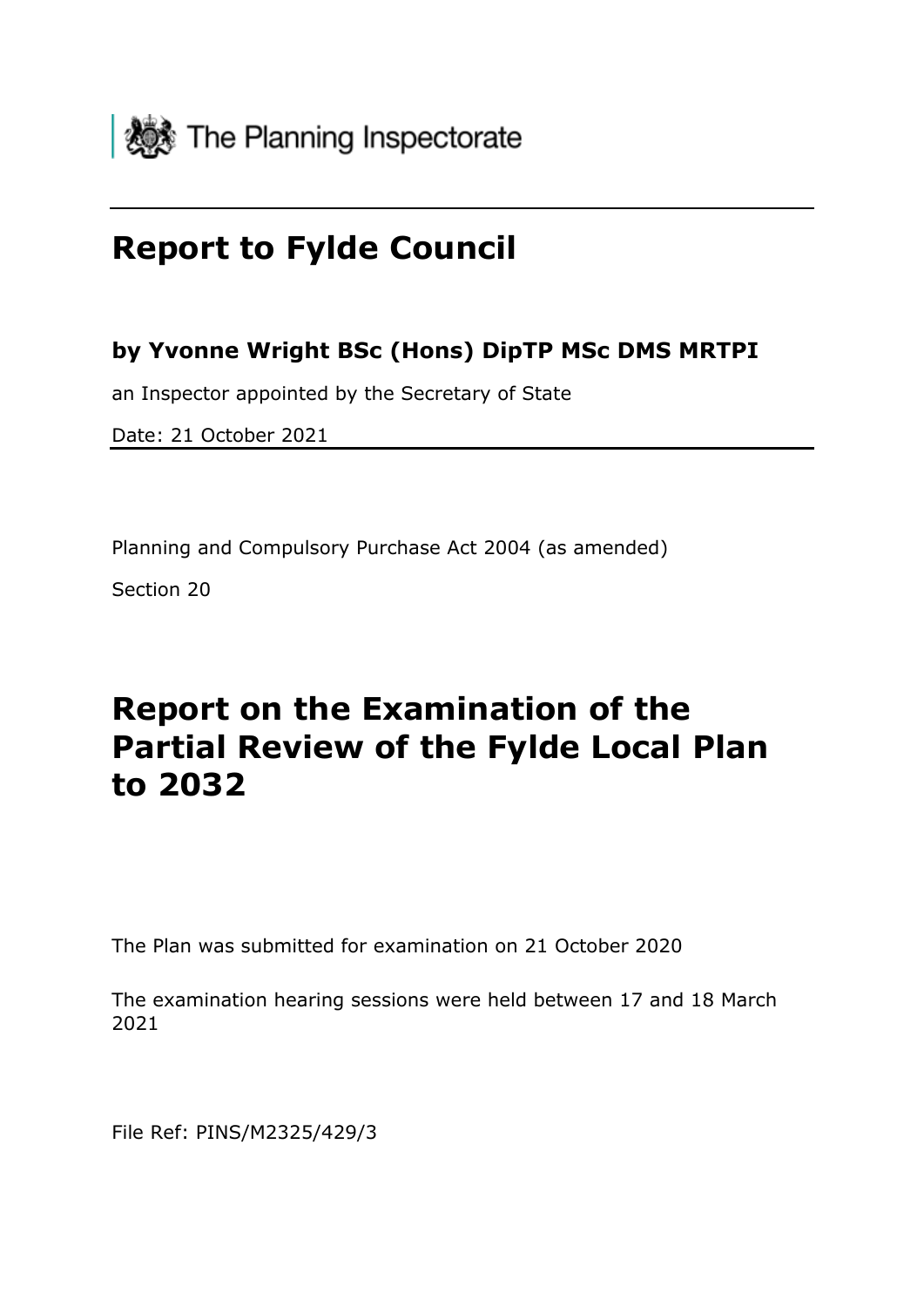# **Contents**

| Assessment of Other Aspects of Legal Compliance  8    |  |
|-------------------------------------------------------|--|
|                                                       |  |
| Issue 1 - Revisions to housing need and requirement 9 |  |
|                                                       |  |
|                                                       |  |
|                                                       |  |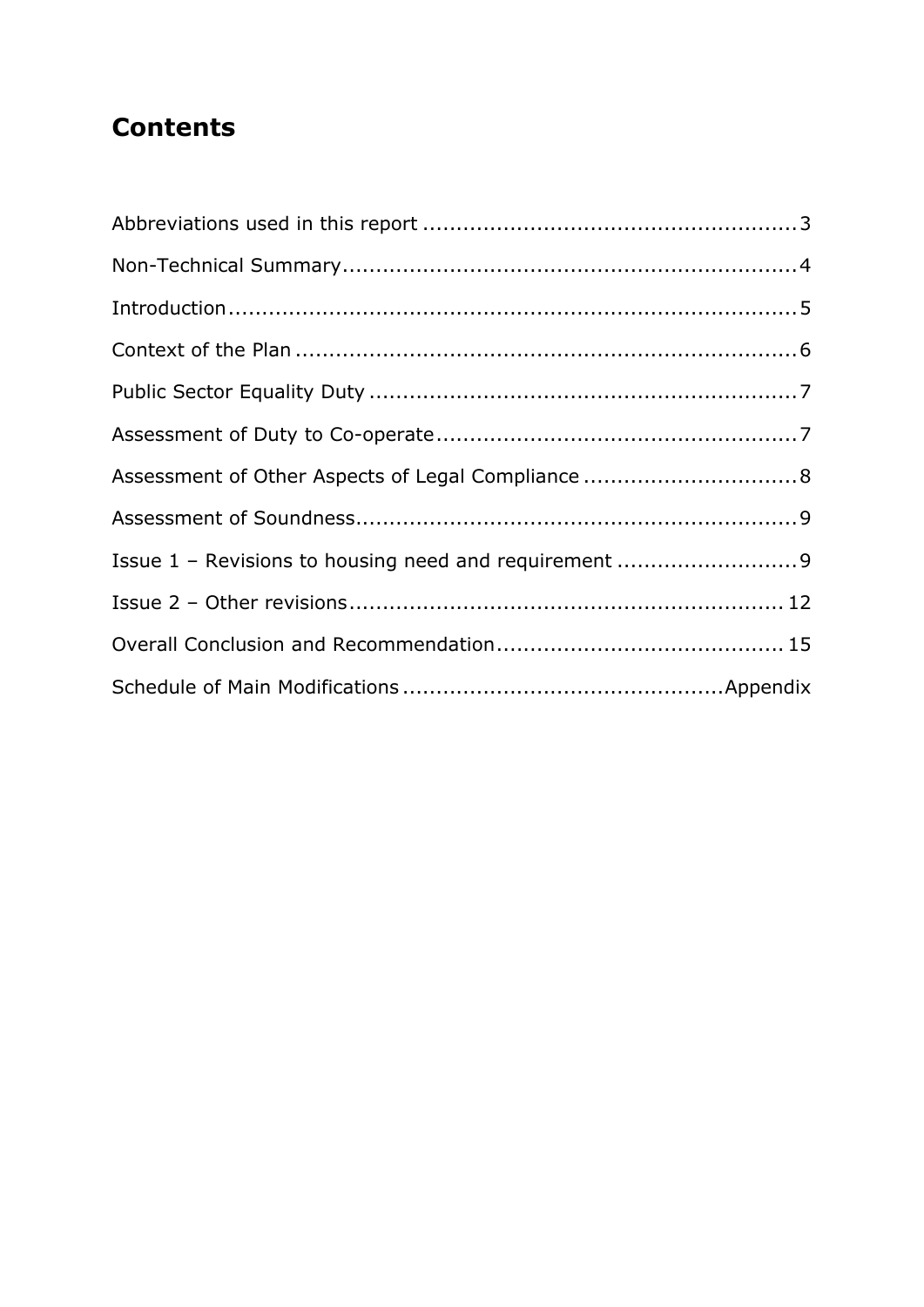# **Abbreviations used in this report**

dpa dwellings per annum Framework National Planning Policy Framework FLP32 Fylde Local Plan to 2032 (adopted 2018) MM Main Modification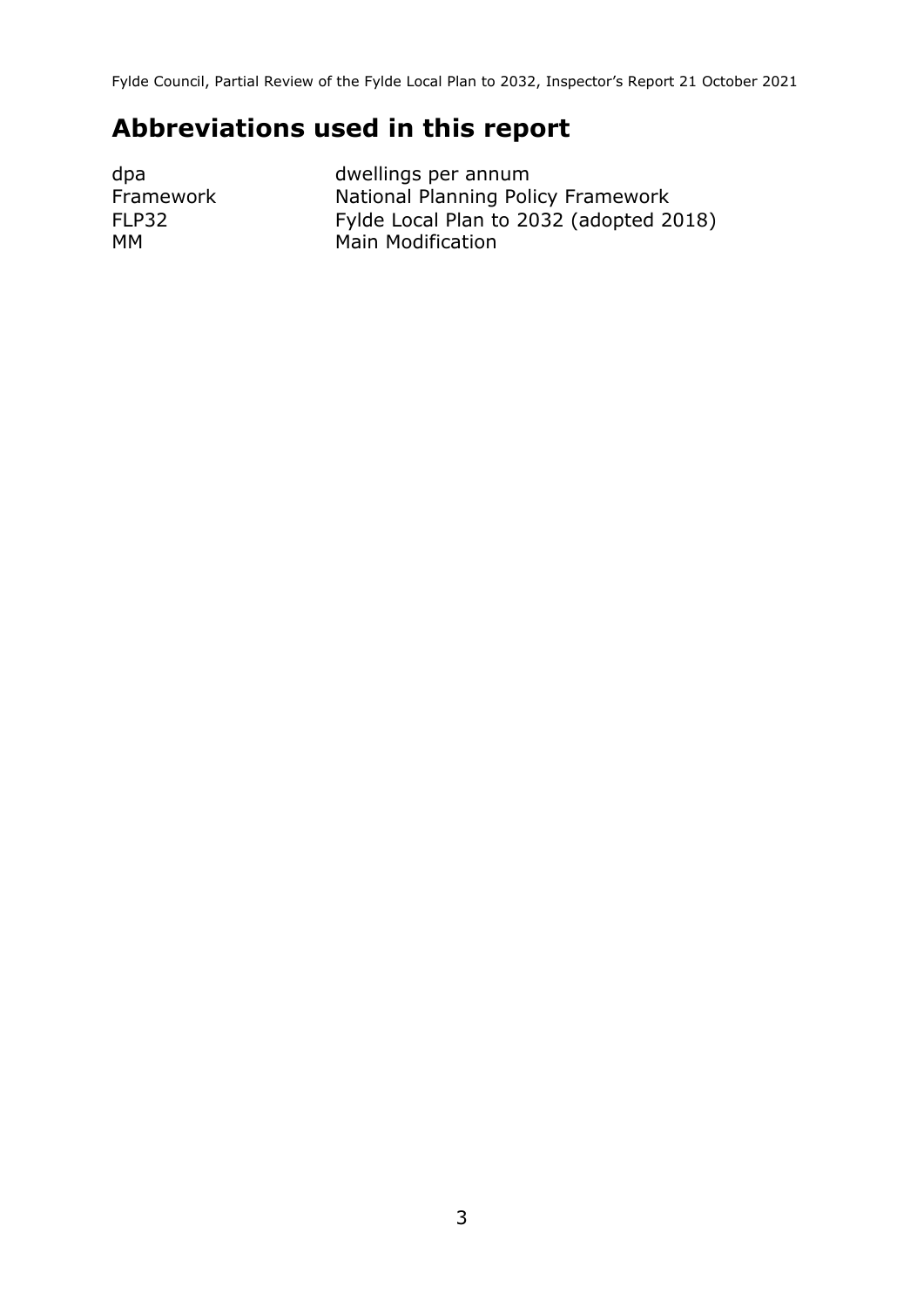# **Non-Technical Summary**

This report concludes that the Partial Review of the Fylde Local Plan to 2032 provides an appropriate basis for the planning of the Borough, provided that a number of main modifications [MMs] are made to it. Fylde Council has specifically requested that I recommend any MMs necessary to enable the Plan to be adopted.

Following the hearing sessions, the Council prepared schedules of the proposed modifications and carried out sustainability appraisal of them. The MMs were subject to public consultation over a six-week period. In one case I have amended the detailed wording of the MM. I have recommended their inclusion in the Plan after considering the sustainability appraisal and all the representations made in response to consultation on them.

The Main Modifications can be summarised as follows:

- Amending the housing requirement to include unmet housing need in neighbouring Wyre Borough and to remove the use of a range;
- Making consequential changes to other parts of the Plan to be consistent with the revised housing requirement, including the monitoring framework;
- Updating housing completions and commitments;
- Identifying and setting out the policies which are superseded by the Plan to ensure legal compliance; and
- Making a number of other modifications to ensure that the plan is positively prepared, justified, effective and consistent with national policy.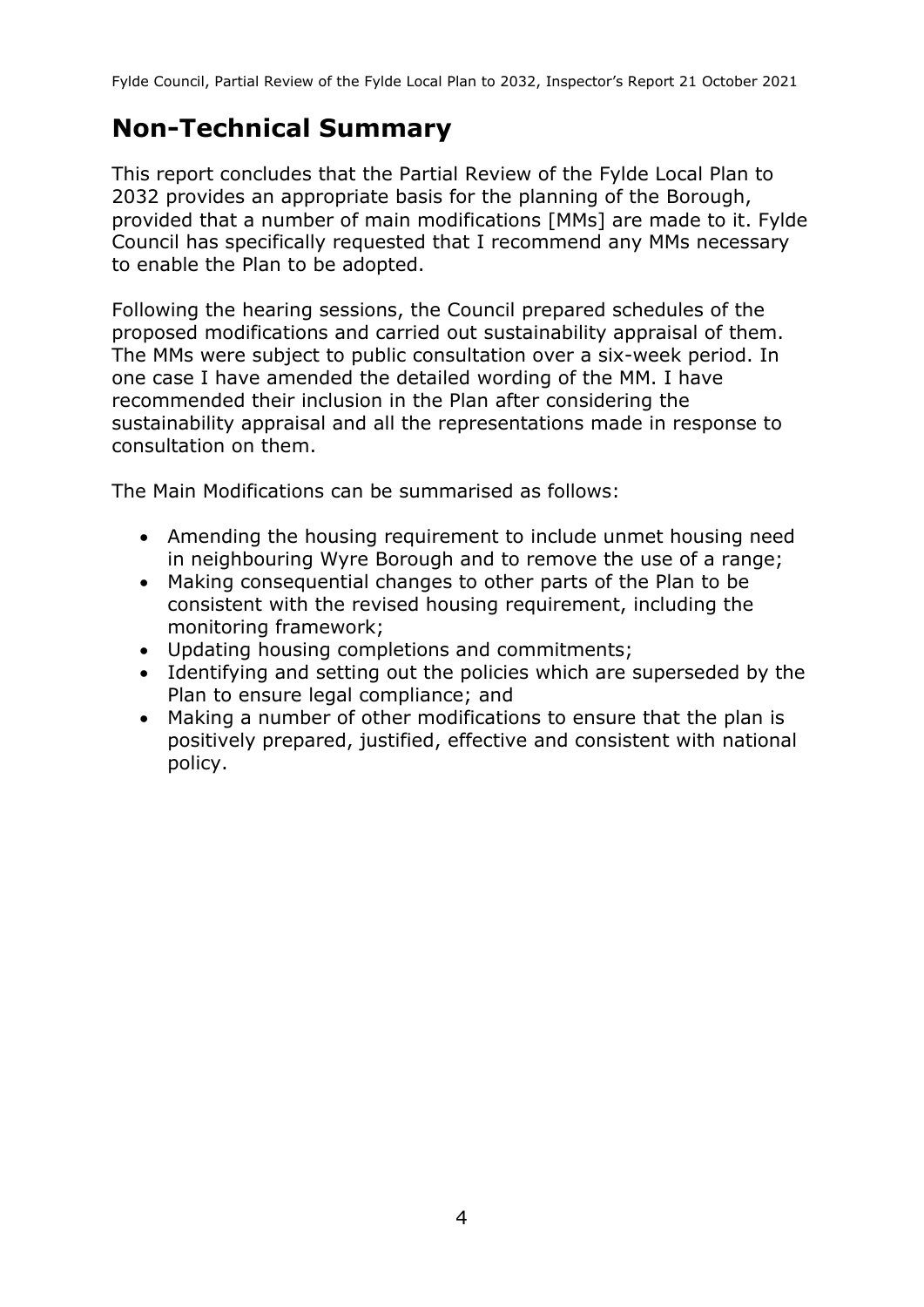# **Introduction**

- 1. This report contains my assessment of the Partial Review of the Fylde Local Plan to 2032 (the Plan) in terms of Section 20(5) of the Planning and Compulsory Purchase Act 2004 (as amended). It considers first whether the Plan's preparation has complied with the duty to co-operate. It then considers whether the Plan is compliant with the legal requirements and whether it is sound. The National Planning Policy Framework 2021 (paragraph 35) (the Framework) makes it clear that in order to be sound, a Local Plan should be positively prepared, justified, effective and consistent with national policy.
- 2. The starting point for the examination is the assumption that the local planning authority has submitted what it considers to be a sound and legally compliant Plan. The Plan submitted in October 2020 is the basis for my examination. It is the same document as was published for consultation in July 2020.

### **Main Modifications**

- 3. In accordance with section 20(7C) of the 2004 Act the Council requested that I should recommend any MMs necessary to rectify matters that make the Plan unsound and not legally compliant and thus incapable of being adopted. My report explains why the recommended MMs are necessary. The MMs are referenced in bold in the report in the form **MM1, MM2** etc, and are set out in full in the Appendix.
- 4. Following the examination hearing sessions, the Council prepared a schedule of proposed MMs and carried out sustainability appraisal of them. The MM schedule was subject to public consultation for six weeks. I have taken account of the consultation responses in coming to my conclusions in this report and in this light I have made one amendment to the detailed wording of a main modification where this is necessary for consistency. The amendment does not significantly alter the content of the relevant modification as published for consultation. Nor does it undermine the participatory processes and sustainability appraisal that have been undertaken. Where necessary I have highlighted this amendment in the report.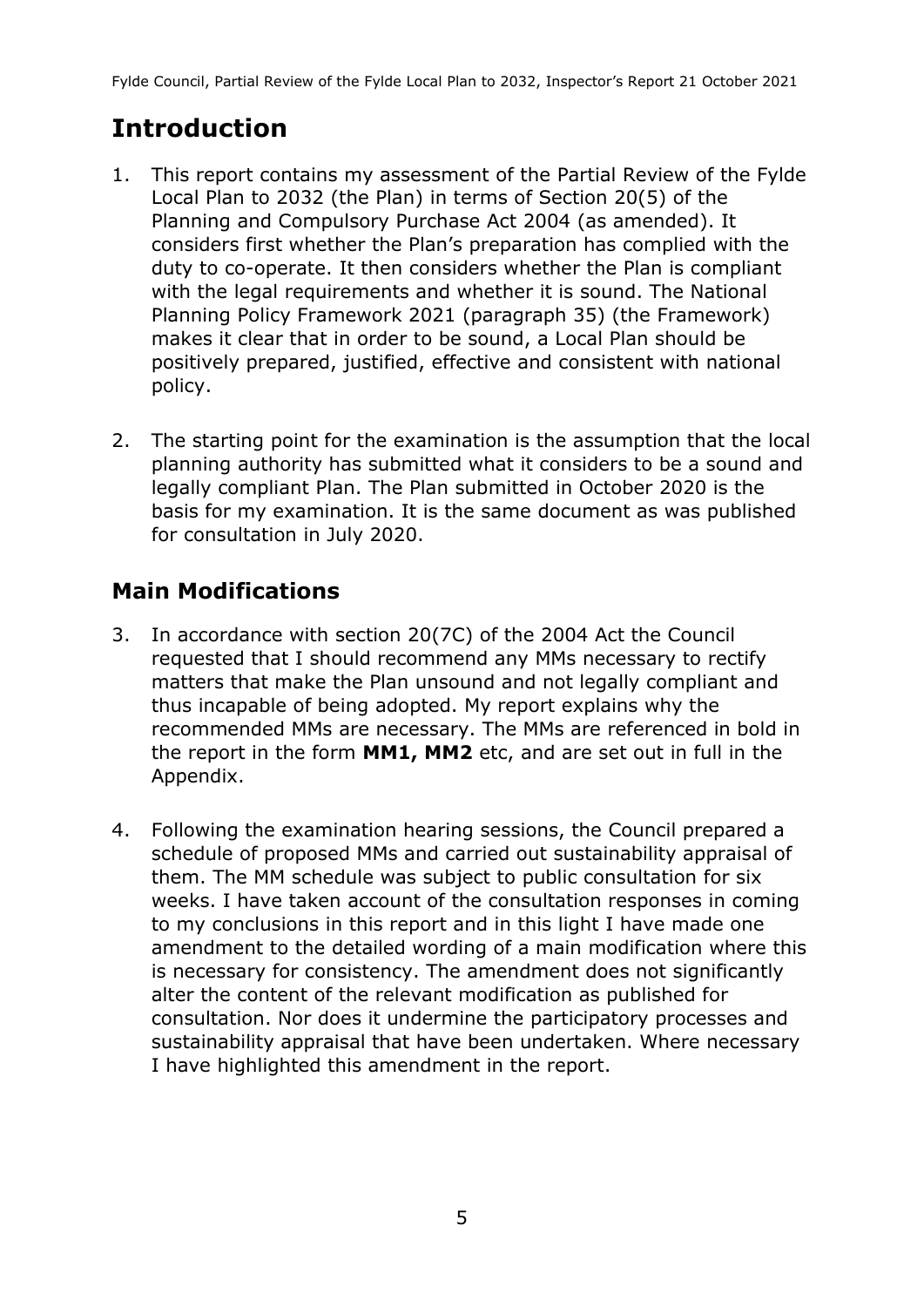### **Policies Map**

5. The Council must maintain an adopted policies map which illustrates geographically the application of the policies in the adopted development plan. When submitting a local plan for examination, the Council is required to provide a submission policies map showing the changes to the adopted policies map that would result from the proposals in the submitted local plan. In this case, the Plan does not result in any changes to the adopted policies map and therefore no submission policies map has been submitted.

# **Context of the Plan**

- 6. The Fylde Local Plan to 2032 (FLP32) was adopted in 2018 and covers the plan period 2011 to 2032. It makes clear that Fylde Council will undertake an early review, to examine the issue of any unmet housing need in the neighbouring Borough of Wyre, following the adoption of Wyre's Local Plan. The objective is to continue working with other neighbouring authorities as part of the duty to cooperate to ensure that any unmet need is provided for.
- 7. The Wyre Local Plan was adopted in 2019 and identified an unmet housing need of 380 dwellings. As such the need for Fylde to carry out a review has been triggered. The Plan under examination here is therefore a partial review of the FLP32 to address this matter.
- 8. In addition the Plan proposes the revision of nine policies and relevant supporting text to reflect national planning policy changes brought in through the 2019 revisions to the Framework. This includes policies on housing, the countryside, design, town centres, landscape, biodiversity and open space.
- 9. However since submission of the Plan for examination, a further revision to the Framework was published on 20 July 2021. I therefore sought the Council's comments on this and whether there were any implications for the content of the Plan. In response the Council produced a document setting these out and concluded that a further revision was necessary for Policy H6 to ensure consistency with the revised Framework wording. The document has been consulted on alongside the schedule of potential MMs. I have taken account of all responses in reaching my conclusions in this report.
- 10. As the Plan is a partial review, there is no requirement for me to examine all other aspects of the FLP32. The Plan, once adopted, and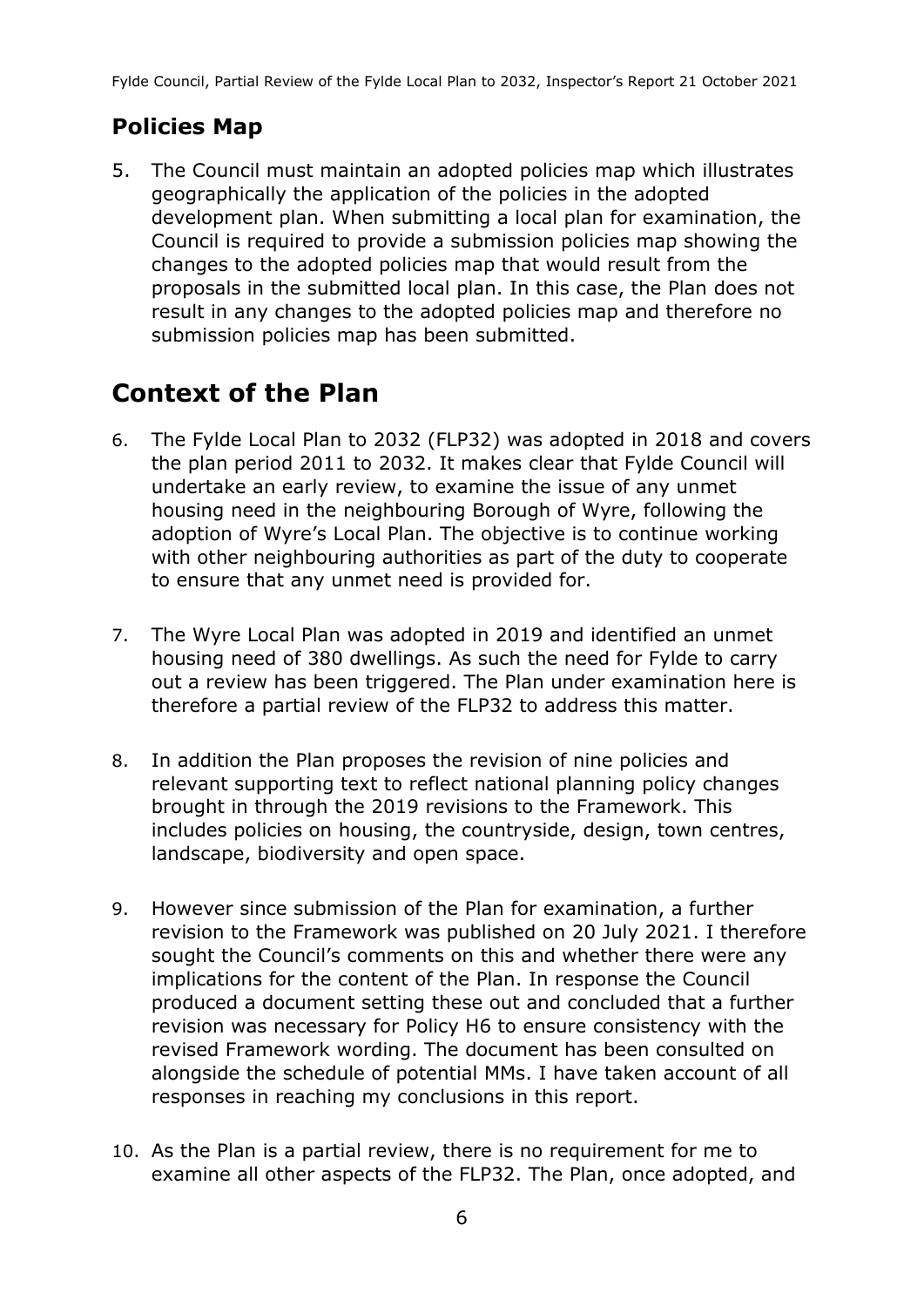in combination with the remaining unchanged policies and supporting text of the FLP32, will constitute the development plan for Fylde.

# **Public Sector Equality Duty**

11. I have had due regard to the aims expressed in S149(1) of the Equality Act 2010. As the Plan has a limited remit, my consideration of relevant matters during the examination has focussed mainly on housing need including older persons housing.

## **Assessment of Duty to Co-operate**

- 12. Section 20(5)(c) of the 2004 Act requires that I consider whether the Council complied with any duty imposed on it by section 33A in respect of the Plan's preparation.
- 13. The Plan has a limited remit and the strategic matters identified by the Council are also focussed on those which are considered to have direct relevance to the proposed revisions. These mainly relate to housing need and the housing requirement. The evidence details the Council's engagement with relevant bodies prescribed in Regulation 4 of the Town and Country Planning (Local Plans) (England) Regulations 2012, including Historic England, Environment Agency, Natural England and neighbouring authorities.
- 14. As regards the latter, there is a Memorandum of Understanding between the three Fylde Coast authorities of Fylde, Blackpool and Wyre and Lancashire County Council. This formalises how these authorities work together on strategic issues and details the governance arrangements. In addition Statements of Common Ground between the Council and the other authorities have been formally agreed. These provide records of the engagement that has occurred on relevant strategic matters.
- 15. I am satisfied that where necessary the Council has engaged constructively, actively and on an on-going basis in the preparation of the Plan and that the duty to co-operate has therefore been met.

### **Assessment of Other Aspects of Legal Compliance**

16. The Plan has been prepared in accordance with the Council's Local Development Scheme.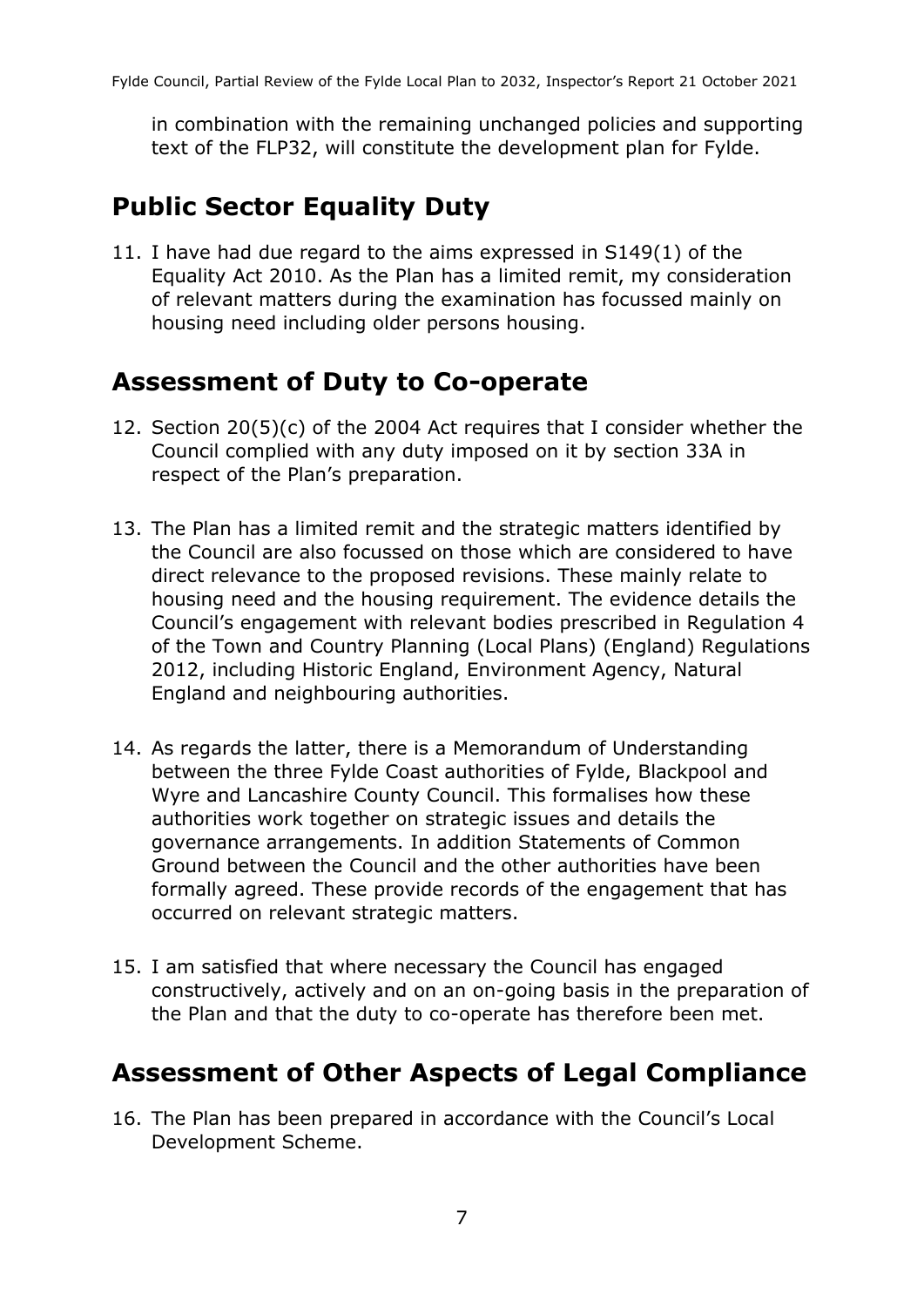- 17. Consultation on the Plan and the MMs was carried out in compliance with the Council's Statement of Community Involvement and the regulations.
- 18. The Council carried out a sustainability appraisal of the Plan, prepared a report of the findings of the appraisal, and published the report along with the plan and other submission documents under regulation 19. The appraisal was updated to assess the main modifications. This concludes that no changes to the sustainability appraisal effects have been identified and the overall score remains positive.
- 19. The Habitat Regulations Assessment Screening Report (March 2020) sets out why an Appropriate Assessment is not necessary. This follows a two-stage screening process of the Plan's proposals. Initial screening highlighted two policies proposed for revision that required further consideration through a more detailed screening process. The Screening Report rules out any likely significant effects on a European site (now part of the UK's national site network) as a result of the Plan and therefore Appropriate Assessment is not required.
- 20. As set in paragraph 10 above, the Plan, in combination with the remaining unchanged policies and supporting text of the FLP32, will constitute the development plan for Fylde. The adopted FLP32 contains policies on strategic matters including housing, employment, infrastructure and the natural and historic environment. The Plan, as a partial review, revises nine of the FLP32 policies, including matters relating to housing need and requirement. Therefore the development plan, taken as a whole, includes policies to address the identified strategic priorities for the development and use of land in the local planning authority's area.
- 21. The FLP32 includes policies on renewable and low carbon energy generation, flood risk management, drainage and sustainable modes of travel. The Plan makes no changes to these policies. The development plan, taken as a whole, therefore includes policies designed to secure that the development and use of land in the local planning authority's area contribute to the mitigation of, and adaptation to, climate change.
- 22. To comply with Regulation 8 (5) of the Town and Country Planning (Local Planning) (England) Regulations 2012 the Plan must set out a schedule of policies which are to be superseded. **MM10** addresses this by listing the nine FLP32 policies that are to be replaced, to ensure the Plan is legally compliant in this regard. I have amended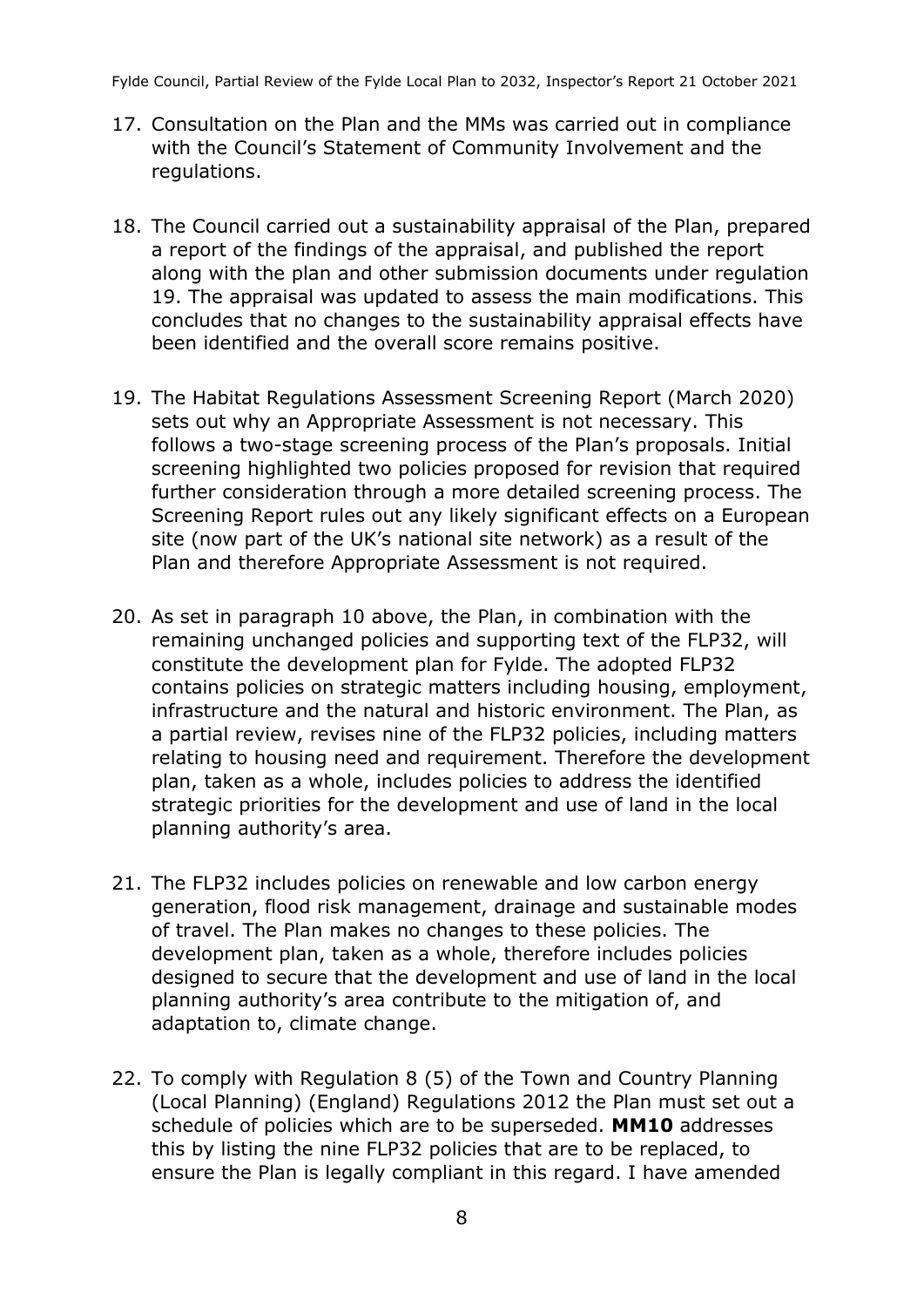relevant MMs to include the policies in full so that it is clear that entire policies are being replaced.

23. The Plan complies with all other relevant legal requirements, including in the 2004 Act (as amended) and the 2012 Regulations.

### **Assessment of Soundness**

### **Main Issues**

24. Taking account of all the representations, the written evidence and the discussions that took place at the examination hearing sessions, I have identified two main issues upon which the soundness of this Plan depends. This report deals with these main issues. It does not respond to every point or issue raised by representors. Nor does it refer to every policy or policy criterion in the Plan.

### **Issue 1 – Have the revisions in relation to housing need and the housing requirement been positively prepared and are they justified, effective and consistent with national planning policy?**

#### **Housing need**

- 25. The FLP32 identifies the objectively assessed housing need to be a range between 410 and 430 dwellings per annum (dpa). Through the partial review process, the Council has established a revised local housing need figure using the standard method. This results in the minimum local housing need being 275 dpa. In determining this figure the Council has followed the formula set out in the Planning Practice Guidance (PPG), which addresses projected household growth and historic under-supply. The Council's approach in using the standard method is justified and consistent with national policy.
- 26. The PPG identifies circumstances when it may be appropriate to plan for a higher housing need figure than the standard method indicates. Whilst I acknowledge that the FLP32 objectively assessed housing need is higher than the standard method figure, this is based on assessments which were produced prior to the introduction of the new approach, and subsequent revisions to national planning policy and guidance. Furthermore, the affordability adjustment within the standard method calculation takes account of people moving into an area for economic reasons. There is also significant economic uncertainty at present, and there are no specific growth strategies or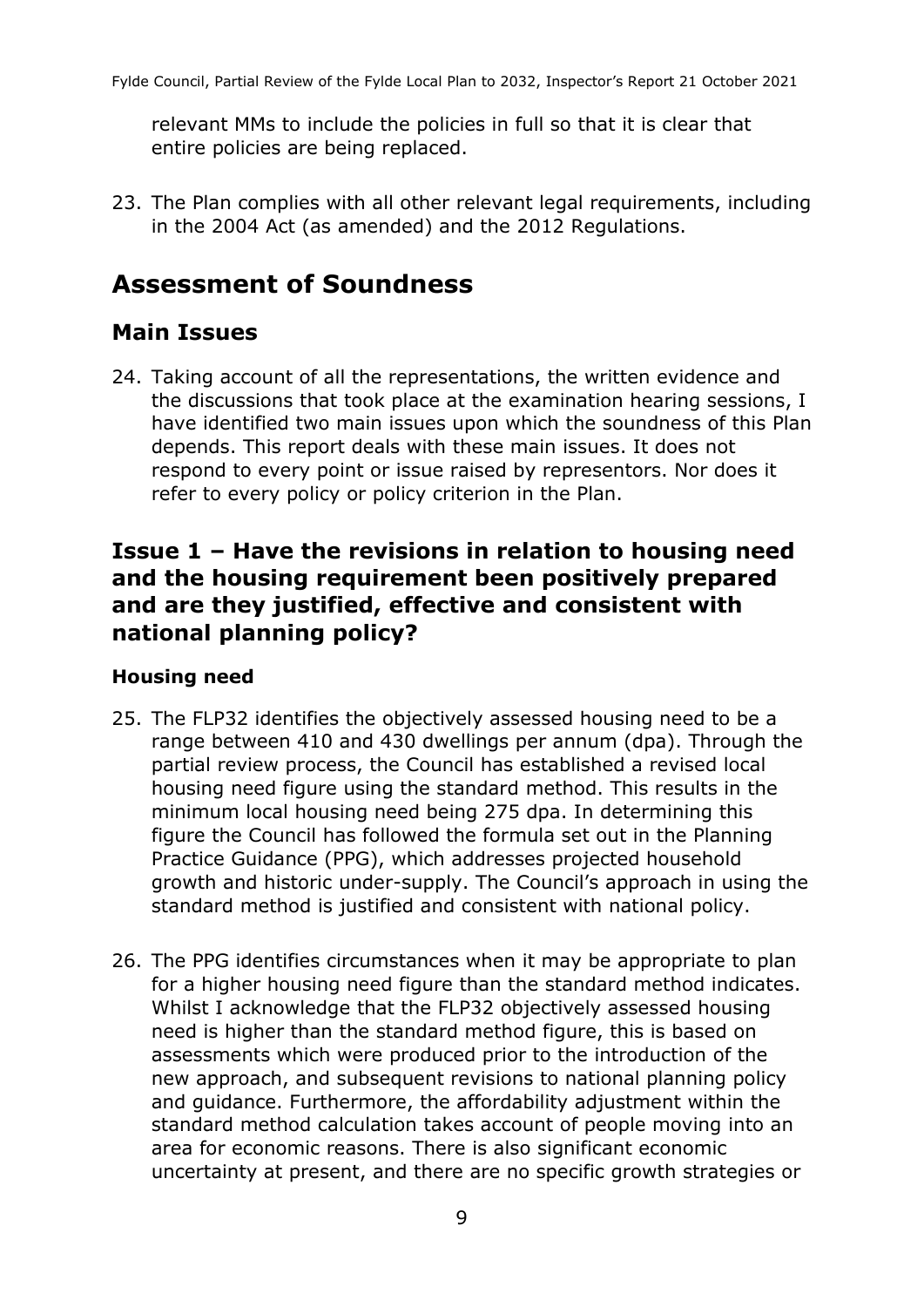strategic infrastructure improvements that would justify an uplift to the standard method figure. Accordingly, the housing need figure of 275 dpa for the period 2019-2032 is justified.

- 27. Paragraph 61 of the Framework clearly states that 'In addition to the local housing need figure, any needs that cannot be met within neighbouring areas should also be taken into account in establishing the amount of housing to be planned for'. It is undisputed that neighbouring Wyre Council has a total unmet housing need of 380 dwellings, following the adoption of the Wyre Local Plan on 28 February 2019. Notwithstanding that the Wyre Local Plan includes Policy LPR1 which states that the 'Local Planning Authority will bring forward a partial review of the plan with the objective of meeting the Full Objectively Assessed Housing Needs' to be submitted by early 2022, an identified unmet need exists now.
- 28. As identified in paragraphs 6 and 7 above, one of the reasons for the partial review process is to address Wyre's unmet housing need. However, the Plan only specifies that the amount of any unmet need should be determined through Wyre Council's partial review of its local plan, in accordance with its Policy LPR1. Indeed, the Plan goes further by calculating a lower housing need figure for Wyre using the standard method and concludes that Wyre Council will be able to fully meet its own needs. This approach is neither positively prepared nor consistent with national policy.
- 29. The partial review of Wyre Council's Local Plan is still in preparation and it is yet unknown what the revised local housing need may be. Nor is it clear whether Wyre Council will be able to meet housing needs in full within the Borough through its own partial review process. Whilst I note that Wyre Council has not formally requested that Fylde Council meets its unmet need, this does not detract from the fact that an unmet housing need exists now and needs to be addressed.
- 30. Fylde's housing need of 415 dpa for the period 2011-2019 and 275 dpa for the period 2019-2032 would result in an overall housing need of 6,895 dwellings for the plan period. Adding Wyre's unmet housing need of 380 dwellings would increase this figure to 7,275 dwellings. The Plan does not make any revisions to the existing housing land supply set out in the FLP32. This provides for 8,819 net new homes over the plan period and is fully justified, having been found sound in 2018. The housing land supply therefore significantly exceeds the 7,275 dwellings required to meet identified needs.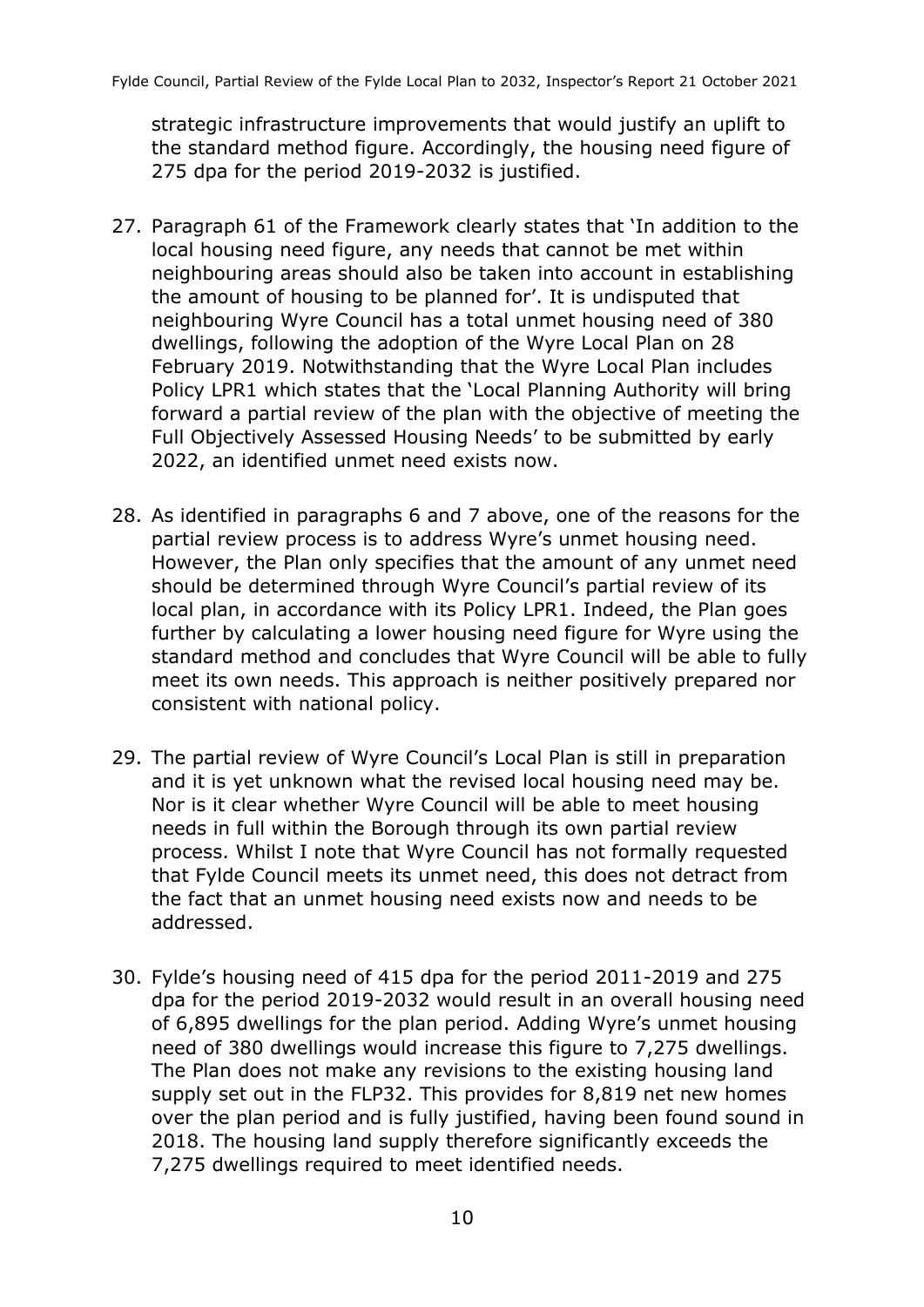31. Accordingly, given the Council's ability, through its existing housing land supply, to more than meet Wyre's identified unmet housing need of 380 dwellings over the plan period, I conclude that the Plan is modified to ensure the needs are met. I now consider the implications of this for determining the housing requirement in the Plan and set out required modifications.

#### **Housing requirement (Policies DLF1 and H1)**

- 32. Policy H1 in the FLP32 sets the minimum annual housing requirement as 415 dwellings. Policy DLF1 sets the overall requirement as 8,715 new homes over the 21 year plan period. The Plan revises both policies to include the lower housing requirement figure of 275 dpa and 6,895 dwellings overall, as assessed through the standard method. However, it also keeps the existing figures and identifies the housing requirement as a range. As proposed, Policy H1 therefore identifies 275-415 dpa as the housing requirement for the period 2019-2032, with the earlier years 2011-2019 remaining at 415 dpa. Policy DLF1 provides for a minimum of 6,895-8,715 new homes over the whole plan period.
- 33. Identifying the housing requirement as a range lacks clarity, is not effective and implies there is a maximum figure. Whilst I note that the Plan does not specifically state that the top of the range is a ceiling, it can be implied, and it is critical that the housing requirement is set out unambiguously. Accordingly, it is necessary for the housing requirement to be identified as a single minimum figure within the Plan for the period 2019/20 to 2031/32 and as a single figure for the total plan period requirement.
- 34. Therefore, in order to meet the housing needs identified in paragraph 30 above, it is necessary to modify Policy DLF1 so that the minimum total housing requirement for the plan period is 7,275 dwellings. Similarly, Policy H1 requires modifying so that the minimum annual housing requirement is 305 dwellings for the period 2019-2032. These modifications are addressed through **MM2** and **MM6** respectively and are required to ensure the policies are positively prepared, justified, effective and consistent with national planning policy.
- 35. In conjunction with these two policy changes, additional consequential modifications are necessary to ensure that introductory paragraphs 1.26-1.27 of the Plan and supporting text in the housing chapter are consistent. This is to clarify the revised housing need and requirement positions and to identify that the Plan is meeting Wyre's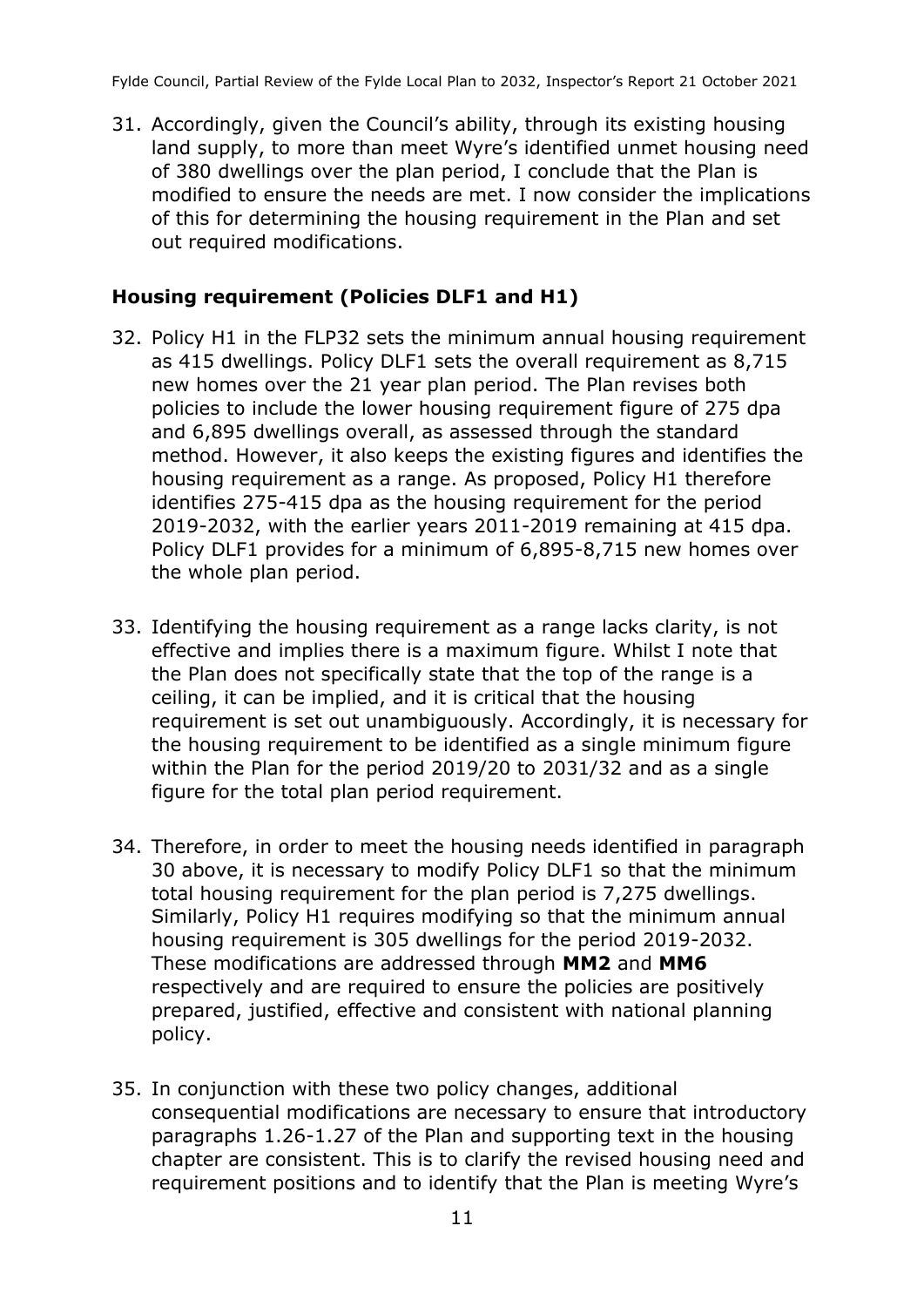unmet housing need. **MM1**, **MM5**, **MM7** and **MM8** make these necessary modifications to ensure the Plan is positively prepared, justified, effective and consistent with national planning policy.

- 36. As part of revising the housing position in paragraph 9.17 of the Plan the housing completions for 2017-2019 also need adding and existing commitments updating, for clarity. This is rectified as part of **MM5**  and ensures the Plan is justified and effective. I have amended this MM so that paragraph 9.13 of the Plan refers to the revised 2021 Framework rather than previous versions.
- 37. A further consequential change to the Plan's monitoring framework on housing delivery is also required so that it is consistent with the revised housing position. This is achieved through **MM11** for reasons of effectiveness and to ensure the Plan is justified.

#### **Conclusion**

38. Subject to the MMs identified above, the revisions in relation to housing need and the housing requirement, have been positively prepared and are justified, effective and consistent with national planning policy.

### **Issue 2 – Are the revisions to Policies GD4, GD7, EC5, H6 and ENV1-ENV3 effective and consistent with national planning policy? Is Policy H2 consistent with national planning policy?**

#### **Policy GD4**

- 39. Policy GD4 sets out a criteria-based policy for development in the countryside. The revisions in the Plan accord with paragraph 85 of the Framework in relation to meeting local business and community needs, subject to the specified criteria. Nevertheless some of the wording within the policy and supporting text is ambiguous and requires clarification so that the policy is effective. **MM3** and **MM4**  address this.
- 40. In addition, whilst the Plan as submitted also adds a new criterion to the policy regarding entry-level exception sites, it confusingly refers to 'development needed to support' such sites and only requires criteria in Policy GD7 (design policy) to be met. **MM3** rectifies this by clarifying that entry-level exception sites will be permitted in rural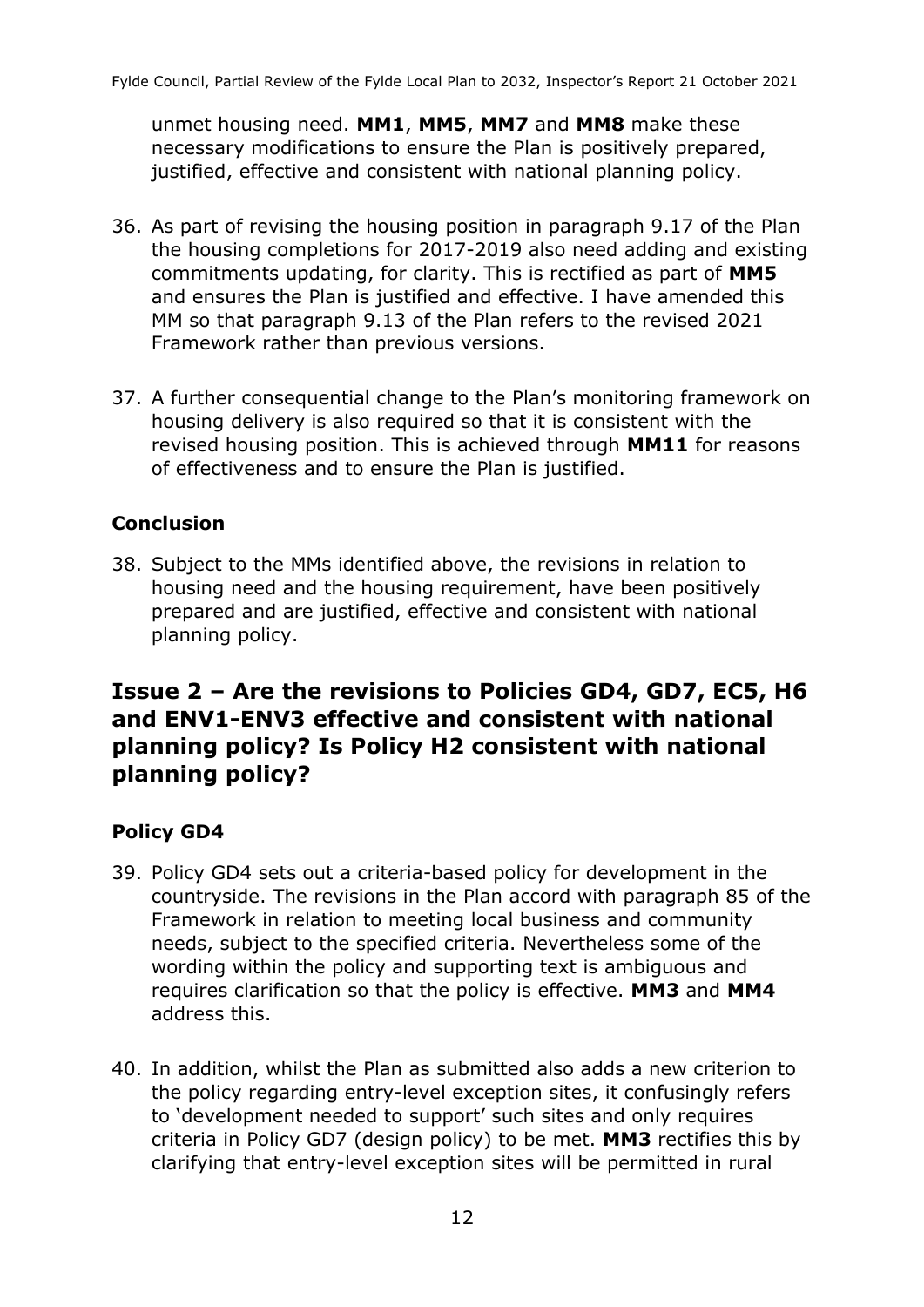areas subject to local policy and the specific criteria set out in the Framework. This is necessary for reasons of effectiveness and consistency with national planning policy, particularly paragraph 72 of the Framework.

#### **Policy GD7**

41. The FLP32 Policy GD7 requires all development to achieve good design and sets out a series of criteria for different design aspects. The revisions to the policy set out in the Plan ensure the policy is consistent with national planning policy.

#### **Policy EC5**

42. In accordance with paragraph 90 of the Framework, the Plan's revisions to Policy EC5 and the supporting text, in relation to development outside of town centres, removes reference to office development. This approach is consistent with national policy.

#### **Policy H6**

43. Policy H6 is a criteria based policy for isolated new homes in the countryside. The Plan revises the FLP32 policy to incorporate an additional criterion permitting isolated new homes where it would involve the subdivision of an existing residential dwelling. However, to ensure the policy is consistent with paragraph 80 of the revised July 2021 version of the Framework, as referenced in paragraph 9 above, this criterion needs to be modified to refer to a residential 'building' rather than a dwelling and the term 'innovative' in relation to design needs to be deleted. **MM9** addresses this so that the Plan is consistent with national planning policy.

#### **Environment Policies ENV1-ENV3**

- 44. Policy ENV1 includes development criteria relating to landscape and coastal change management areas. The revisions in the Plan, including the removal of reference to valued landscapes from the policy and supporting text (as none have been defined), ensure there is consistency with the Framework, including paragraph 174.
- 45. Policy ENV2 relates to biodiversity protection and enhancement. The revisions in the Plan, including securing measurable net gains for biodiversity, ensure consistency with national planning policy.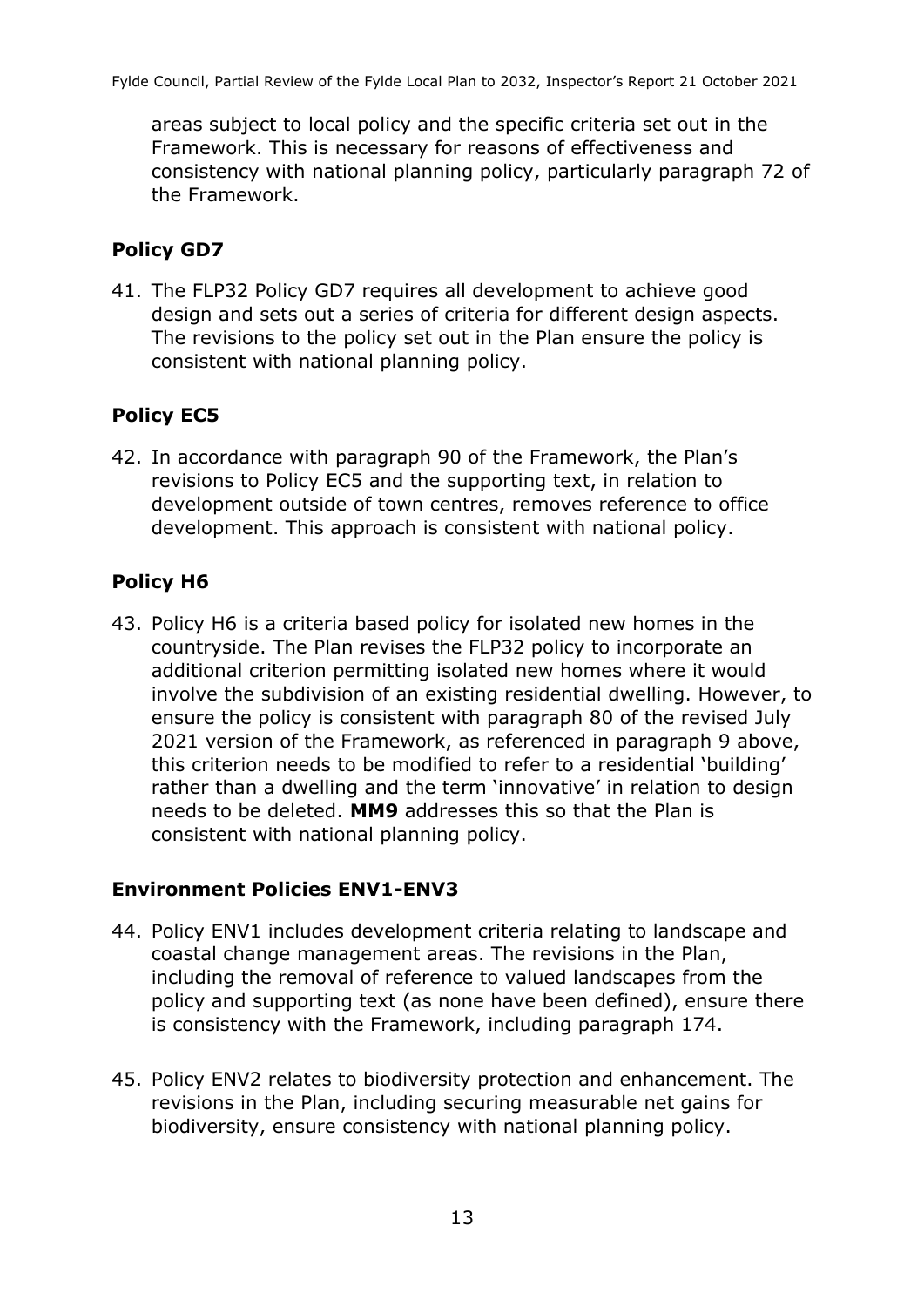46. The revisions relating to Policy ENV3 and the supporting text are factual updates to ensure reference is made to the correct paragraphs in the Framework.

#### **Other Plan revisions**

47. The Plan's other revisions to policies, supporting text and appendices are required to ensure consistency with national planning policy and are justified and effective.

#### **Policy H2**

- 48. Policy H2 in the FLP32 sets out a range of criteria relating to residential development, including specific requirements for specialist accommodation for the elderly. Whilst the Plan does not propose any changes to the policy, revisions to national policy on specialist housing for older people were brought to my attention during the examination. As one of the purposes of the Plan is to ensure consistency with revised national policy, I have carefully considered whether the 'Specialist Accommodation for the Elderly' section of Policy H2 is sound in this regard.
- 49. The Framework refers to both 'older people' and the 'elderly'. Whilst only the former term is defined in the glossary, the continued use of the term 'the elderly' in Policy H2 remains consistent with national policy. The revisions to the definition of 'older people' in the Framework to also include people approaching retirement age, does not affect this.
- 50. Paragraph 65 of the Framework requires at least 10% of homes on major development sites to be made available for affordable home ownership (as part of the overall affordable housing contribution from the site) unless it meets the listed exemptions. One exemption is where the development provides specialist accommodation for a group of people with specific needs such as purpose-built accommodation for the elderly. However, this exemption only relates to the provision of 10% of homes being for affordable home ownership. National policy does not state that specialist accommodation for a group of people should be exempt from providing affordable housing overall. Therefore, it follows that such development must accord with local policy requirements for the provision of affordable housing unless local exemptions apply.
- 51. The PPG provides an indicative list of types of specialist housing for older people, and clearly states that this is not definitive. It includes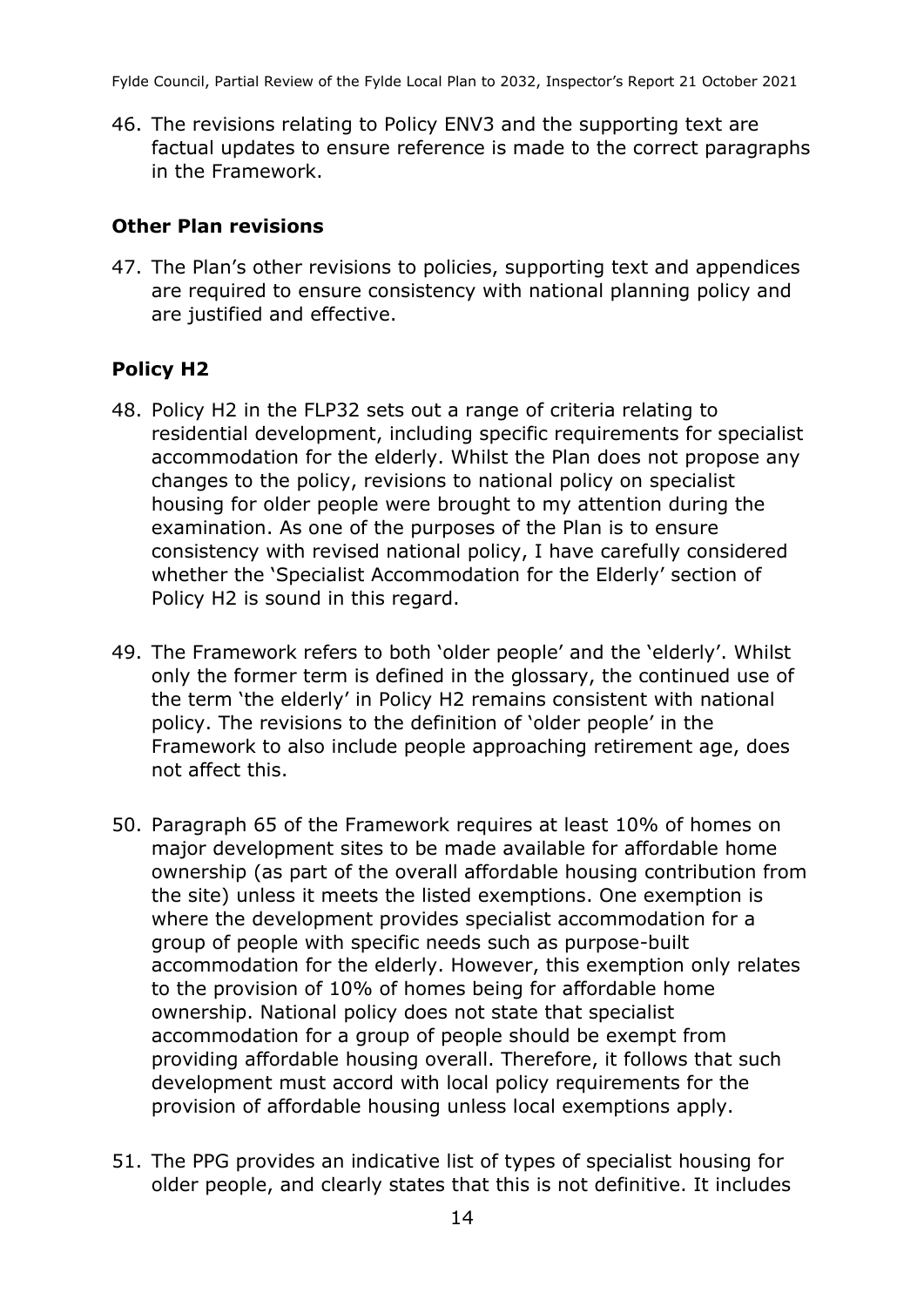age-restricted general market housing generally for people aged 55 or over and the active elderly, which do not include support or care services, as well as other types of accommodation which provide for such needs. The PPG advises that authorities should set clear policies to address local housing needs as evidenced by appropriate needs assessments.

- 52. Policy H2 defines what purpose-built 100% specialist accommodation for the elderly is and sets out specific criteria to be met when providing such accommodation within the Plan area. It also incentivises such provision by stating that affordable housing contributions will not be sought. This was determined to be a sound approach in 2018, due to the significant needs identified for the 65 and over population. This approach remains consistent with revised national policy.
- 53. Furthermore, to ensure an element of flexibility, the policy already includes a lower age restriction of over 55 as one of its defining criteria. Also, the Plan does not restrict the provision of other forms of specialist accommodation for the elderly from coming forward.
- 54. Policy H2 is therefore consistent with national policy.

#### **Conclusion**

55. Subject to the MMs identified above, the revisions to Policies GD4, GD7, EC6, H6 and ENV1-ENV3 are effective and consistent with national policy. Furthermore, existing Policy H2 is consistent with national planning policy.

## **Overall Conclusion and Recommendation**

- 56. The Plan has a number of deficiencies in respect of soundness and legal compliance for the reasons set out above, which mean that I recommend non-adoption of it as submitted, in accordance with Section 20(7A) of the 2004 Act. These deficiencies have been explained in the main issues set out above.
- 57. The Council has requested that I recommend MMs to make the Plan sound and legally compliant and capable of adoption. I conclude that the duty to cooperate has been met and that with the recommended main modifications set out in the Appendix the Partial Review of the Fylde Local Plan to 2032 satisfies the requirements referred to in Section 20(5)(a) of the 2004 Act and is sound.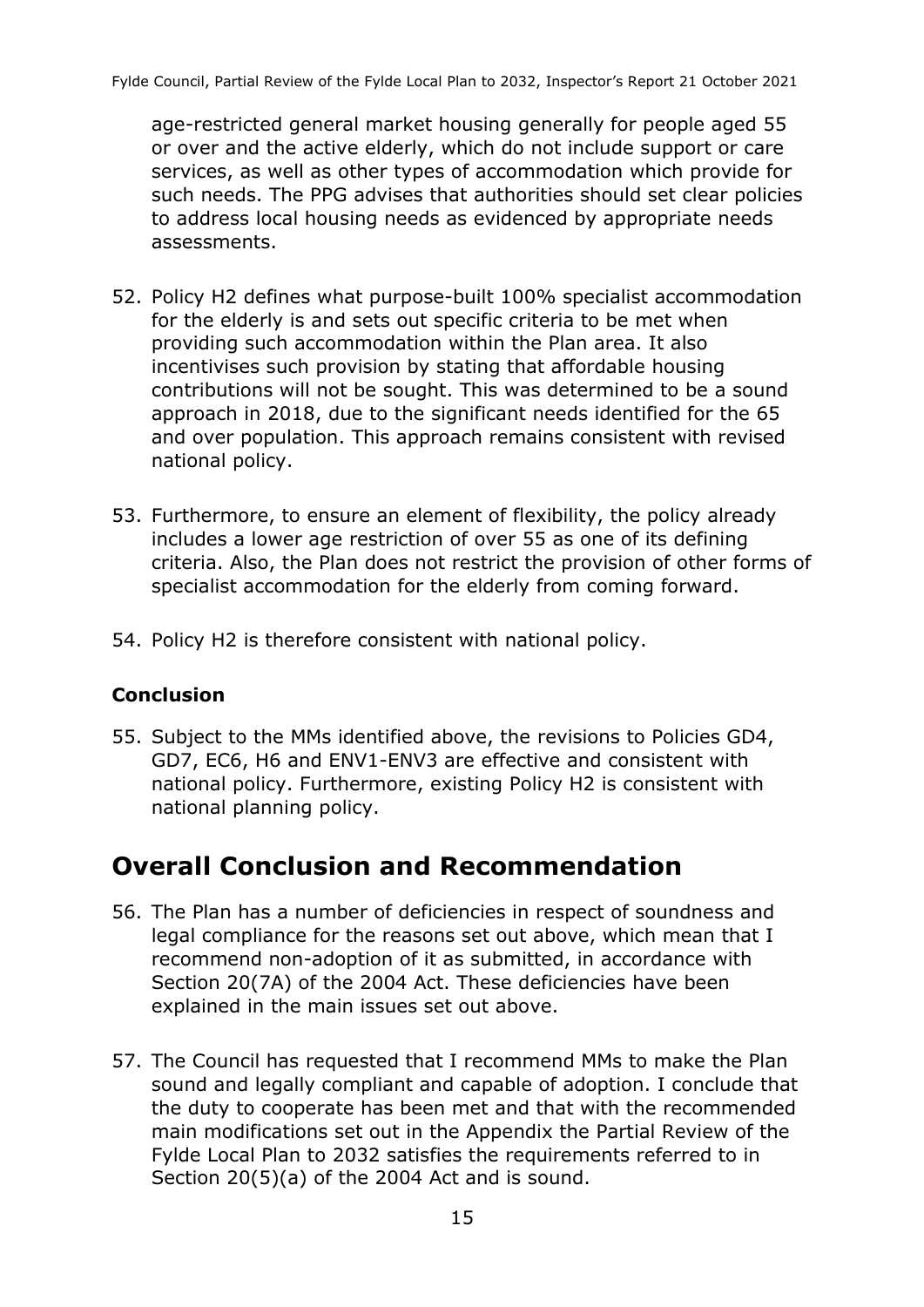*Y Wright*

Inspector

This report is accompanied by an Appendix containing the Main Modifications.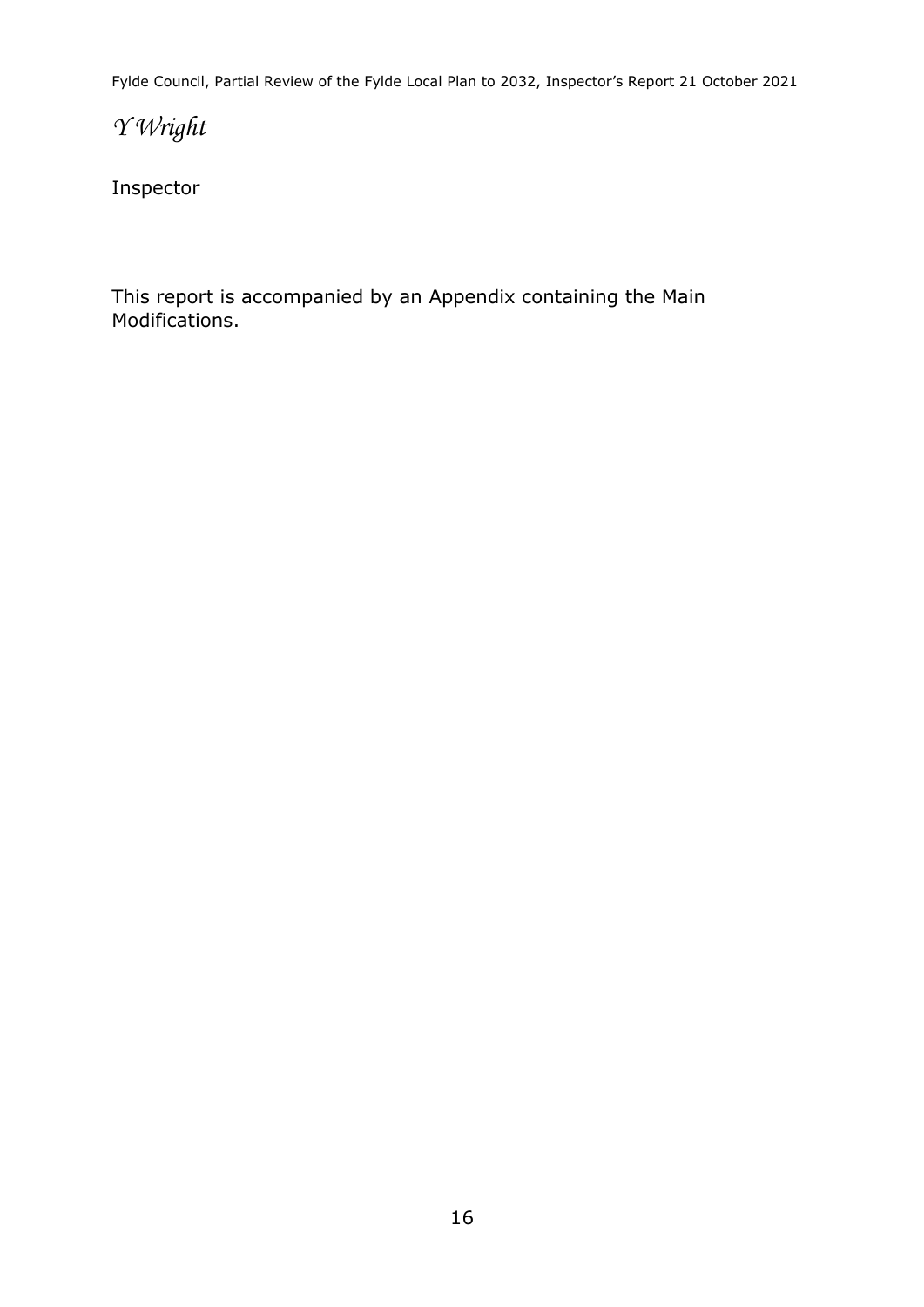# **Appendix – Main Modifications**

The modifications below refer to the Partial Review of the Fylde Local Plan to 2032 - Schedule of Revisions to the FLP32 dated March 2020.

They are expressed either in the conventional form of strikethrough for deletions and underlining for additions of text, or by specifying the modification in words in *italics*.

The page numbers and paragraph numbering below refer to those set out in the submission Partial Review, and do not take account of the deletion or addition of text.

| <b>Ref</b>      | Policy/<br>Paragraph        | <b>Main Modification</b>                                                                                                                                                                                                                                                                                                                                                                                                                |
|-----------------|-----------------------------|-----------------------------------------------------------------------------------------------------------------------------------------------------------------------------------------------------------------------------------------------------------------------------------------------------------------------------------------------------------------------------------------------------------------------------------------|
| MM1             | Paragraphs<br>$1.26 - 1.27$ | Delete paragraphs 1.26 and 1.27 of the Partial Review and<br>replace as follows:                                                                                                                                                                                                                                                                                                                                                        |
|                 |                             | 1.26 The shortfall in Wyre, established through the Wyre Local<br>Plan (2011-2031) (30 dwellings per annum), is provided for<br>through the new housing requirement of 305 dwellings per<br>annum for the period 2019-2032 in the Partial Review of the<br>Fylde Local Plan to 2032.                                                                                                                                                    |
|                 |                             | 1.27 The Partial Review of the Fylde Local Plan therefore has<br>incorporated alterations to its strategic policies DLF1 and H1 and<br>to supporting text, to the housing needs and requirement<br>figures, and to the performance monitoring framework, following<br>consideration of the issue of housing needs in Wyre. Explanatory<br>paragraphs above are revised to clarify the updated position<br>following the Partial Review. |
| MM <sub>2</sub> | Policy DLF1                 | <b>Policy DLF1</b>                                                                                                                                                                                                                                                                                                                                                                                                                      |
|                 |                             | <b>Development Locations for Fylde</b>                                                                                                                                                                                                                                                                                                                                                                                                  |
|                 |                             | The Local Plan will provide sites for a minimum of $6,895-8,715$<br>7,275 new homes and a minimum of 60.6 Ha (gross<br>requirement) of additional employment land over the plan period<br>to 31 March 2032.                                                                                                                                                                                                                             |
|                 |                             | <b>Locations for Development</b>                                                                                                                                                                                                                                                                                                                                                                                                        |
|                 |                             | <b>Strategic Locations for Development</b><br>The Local Plan Development Strategy is to direct the majority of<br>future growth to the most sustainable locations, specifically to<br>the four Strategic Locations for Development.<br>The four Strategic Locations are:<br>• Lytham and St Annes;<br>· Fylde-Blackpool Periphery;<br>• Warton; and<br>• Kirkham and Wesham.                                                            |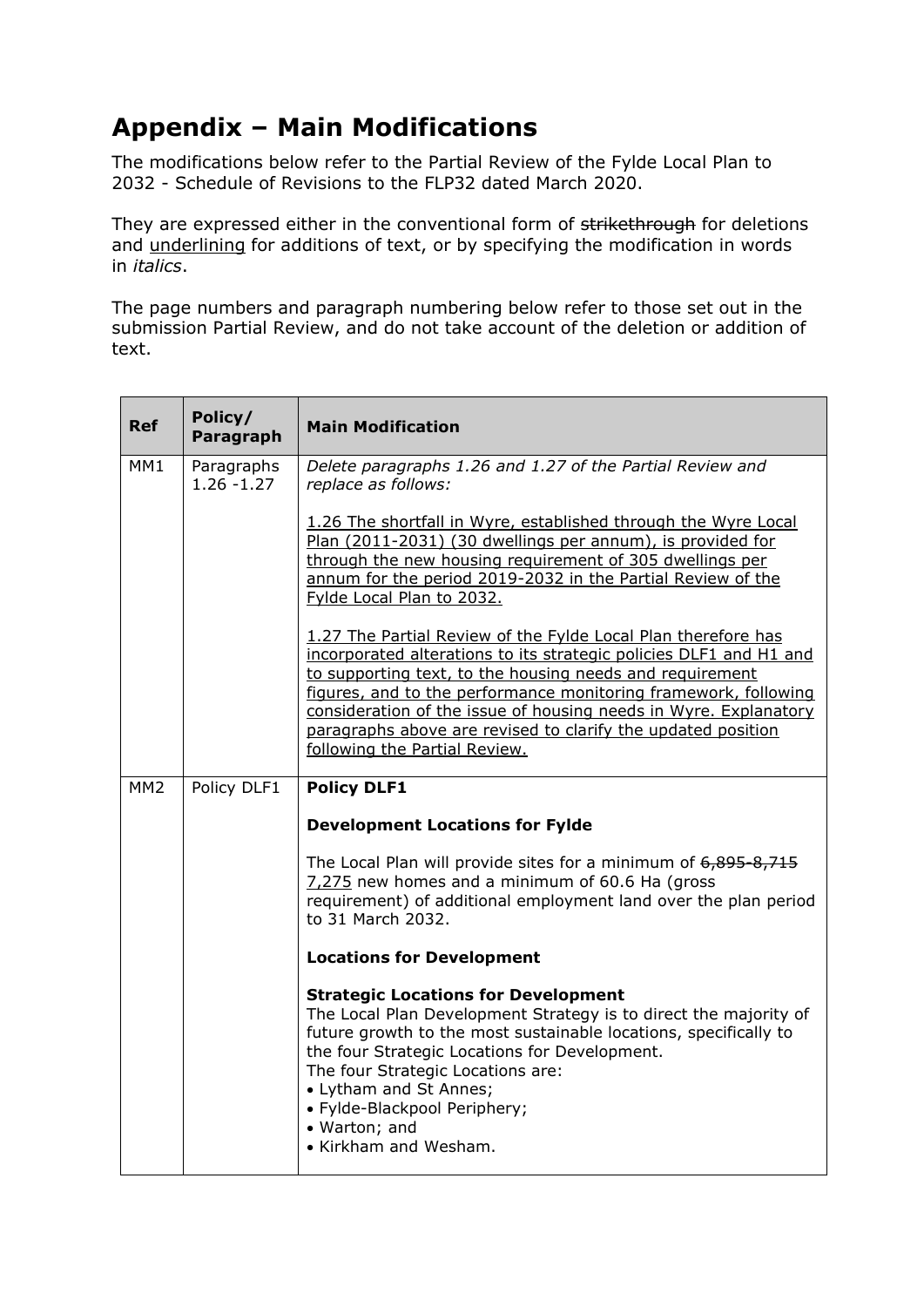| <b>Ref</b> | Policy/<br>Paragraph | <b>Main Modification</b>                                                                                                                                                                                                                                                                                                                                                                                                                                                                                                                                                                                                                                                                                                                              |
|------------|----------------------|-------------------------------------------------------------------------------------------------------------------------------------------------------------------------------------------------------------------------------------------------------------------------------------------------------------------------------------------------------------------------------------------------------------------------------------------------------------------------------------------------------------------------------------------------------------------------------------------------------------------------------------------------------------------------------------------------------------------------------------------------------|
|            |                      | Development of the Strategic Sites at these Strategic Locations<br>is key to ensuring that the Development Strategy is achieved.                                                                                                                                                                                                                                                                                                                                                                                                                                                                                                                                                                                                                      |
|            |                      | <b>Non-strategic Locations for Development</b><br>Other development will mainly be located in the Non-strategic<br>Locations for Development, which comprise the Local Service<br>Centre of Freckleton, the Tier 1 Larger Rural Settlements and the<br>Tier 2 Smaller Rural Settlements.                                                                                                                                                                                                                                                                                                                                                                                                                                                              |
|            |                      | <b>Broad Distribution of Development</b>                                                                                                                                                                                                                                                                                                                                                                                                                                                                                                                                                                                                                                                                                                              |
|            |                      | <b>Strategic Locations</b><br>Around 90% of homes to be developed in the plan period<br>(including small sites) and 59.6 Ha of employment land will be<br>located in the four Strategic Locations for development.                                                                                                                                                                                                                                                                                                                                                                                                                                                                                                                                    |
|            |                      | <b>Non-strategic Locations</b><br>Around 10% of homes to be developed in the plan period<br>(including small sites) and 2.4 Ha of employment land will be<br>located in the Non-strategic Locations.                                                                                                                                                                                                                                                                                                                                                                                                                                                                                                                                                  |
|            |                      | Windfalls (including small committed sites)<br>Small housing sites (amounting to between 1 and 9 homes) are<br>not allocated; they can occur throughout the borough where<br>compliant with the other policies of the plan. Small sites are<br>provided for through a windfall allowance of 40 homes per<br>annum in years 10 to 21 of the plan. The delivery of small sites<br>that are already committed is included within the Housing<br>Trajectory (Appendix 2): this provides for the delivery of small<br>sites up to year 10 of the plan. Small committed sites and<br>windfalls yet to come will provide around 11% of the housing<br>requirement. There may also be some larger windfall sites that<br>will also contribute to this figure. |
|            |                      | <b>Existing Land uses</b><br>Development will not be permitted which would prevent or<br>undermine the operation of existing land uses, including<br>hazardous installations and the ethylene pipeline and Mineral<br>Safeguarding Areas, or prejudice airport safety at Blackpool<br>Airport or at Warton Aerodrome.<br>Development will contribute towards sustainable growth, the<br>continuation and creation of sustainable communities, by their<br>locations and accessibility and through the sustainable use of<br>resources and construction materials.                                                                                                                                                                                     |
| MM3        | Policy GD4           | <b>Policy GD4</b><br><b>Development in the Countryside</b>                                                                                                                                                                                                                                                                                                                                                                                                                                                                                                                                                                                                                                                                                            |
|            |                      | Development in the Countryside, shown on the <b>Policies Map</b><br>including Inset Plans, will be limited to permitted in the<br>following circumstances:<br>a) that where it is needed for the purposes of meeting local<br>business and community needs <sub>7</sub> ; for the purposes of<br>agriculture, horticulture or forestry; or other uses                                                                                                                                                                                                                                                                                                                                                                                                 |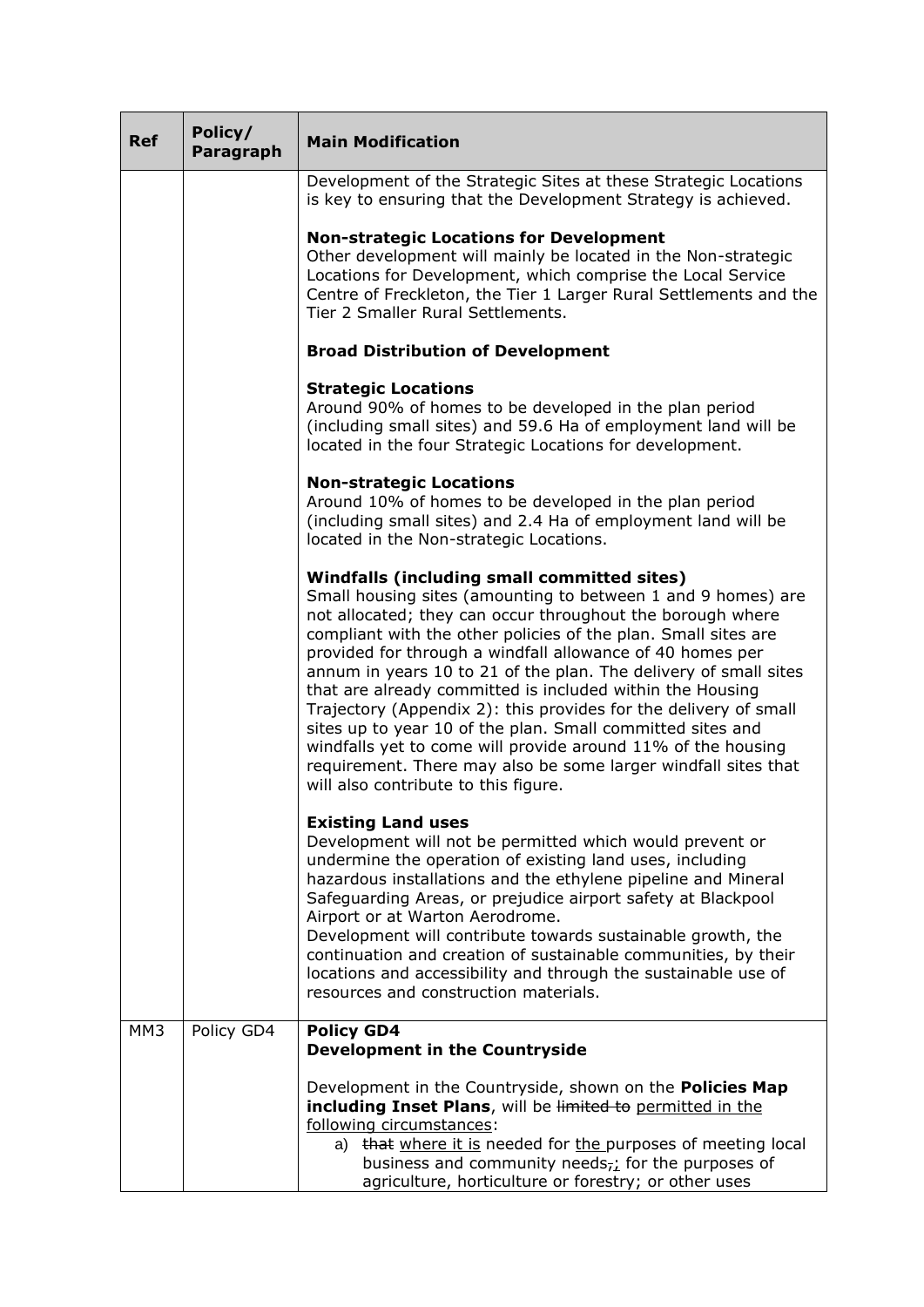| <b>Ref</b>      | Policy/<br>Paragraph                                       | <b>Main Modification</b>                                                                                                                                                                                                                                                                                                                                                                                                                                                                                                                                                                                                                                                                                                                                                                                                                                                                                                                                                                                                                                                                                                                                                                                                                                                                                                                                    |
|-----------------|------------------------------------------------------------|-------------------------------------------------------------------------------------------------------------------------------------------------------------------------------------------------------------------------------------------------------------------------------------------------------------------------------------------------------------------------------------------------------------------------------------------------------------------------------------------------------------------------------------------------------------------------------------------------------------------------------------------------------------------------------------------------------------------------------------------------------------------------------------------------------------------------------------------------------------------------------------------------------------------------------------------------------------------------------------------------------------------------------------------------------------------------------------------------------------------------------------------------------------------------------------------------------------------------------------------------------------------------------------------------------------------------------------------------------------|
|                 |                                                            | appropriate to a rural area, including uses which would<br>help to diversify the rural economy, including small-scale<br>tourist accommodation, holiday caravan sites and very<br>exceptionally, larger scale tourism development. The<br>development must be sensitive to its surroundings, must<br>not have an unacceptable impact on local roads and<br>exploit any opportunity should offer opportunities to<br>make the location more sustainable (for example by<br>improving the scope for access on foot, by cycling or by<br>public transport).<br>b) the re-use or rehabilitation of existing permanent and<br>substantial buildings;<br>extensions to existing dwellings and other buildings in<br>C)<br>accordance with Policy H7;<br>development essentially needed for the continuation of an<br>d)<br>existing enterprise, facility or operation, of a type and<br>scale which would not harm the character of the<br>surrounding countryside;<br>isolated new homes in the countryside which meet the<br>e)<br>criteria set out in Policy H6;<br>minor infill development;<br>f)<br>development needed to support entry-level exception<br>g)<br>sites for first-time buyers (or those looking to rent their<br>own home) on land not already allocated for housing<br>which meets the criteria set out in the Framework and<br>Policy GD7. |
| MM4             | Paragraph<br>7.14                                          | 7.14 The most appropriate development permissible in the<br>countryside will be for the purposes of meeting local business<br>and community needs and for agricultural, horticultural or<br>forestry purposes, where this is necessary for the efficient and<br>effective running of the enterprise. Development for community<br>needs will relate to facilities such as local shops, meeting places,<br>sports venues, open space, cultural buildings, public houses and<br>places of worship. Some forms of tourism development are<br>appropriate within the rural areas, all of which are covered in<br>Chapter 8.                                                                                                                                                                                                                                                                                                                                                                                                                                                                                                                                                                                                                                                                                                                                     |
| MM <sub>5</sub> | Paragraphs<br>$9.13 - 9.14$ ,<br>$9.16 - 9.17$<br>and 9.19 | 9.13 A revised Framework was published in July 2021 2018 and<br>was subsequently updated in February 2019. The Framework<br>states that strategic policies should be informed by a local<br>housing need assessment, calculated using the standard method<br>in national planning guidance, unless justified by exceptional<br>circumstances. This national policy therefore means that the<br>approach used by the SHMA and its Addenda is superseded. The<br>Partial Review of the Fylde Local Plan to 2032 is accompanied by<br>the Housing Needs and Requirement Background Paper 2020<br>which contains the Council's local housing need assessment,<br>produced in response to this change in national policy. The local<br>housing needs assessment concludes that the minimum local<br>housing need figure is 275 dwellings per annum. The Framework<br>states that any needs that cannot be met in neighbouring areas<br>should be added to this figure. However, as explained in Chapter<br>1 and set out in the draft statement of common ground and the                                                                                                                                                                                                                                                                                         |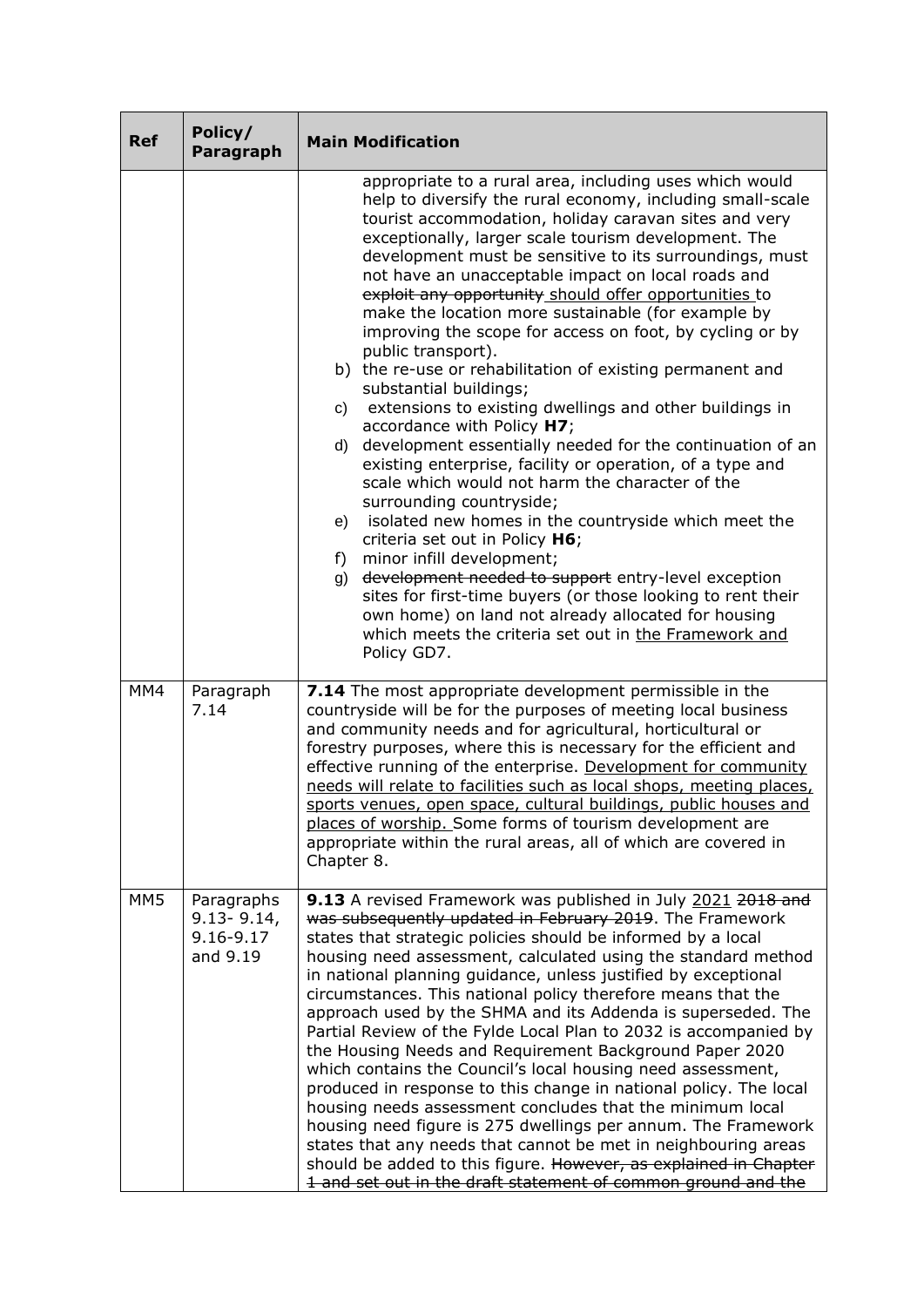| <b>Ref</b> | Policy/<br><b>Paragraph</b> | <b>Main Modification</b>                                                                                                                                                                                                                                                                                                                                                                                                                                                                                                                                                                                                                                                                                                                                                                                                                                                                                                                                                                                                                                                                                                                                                                                                                                                                                                                                                                                                                                                                                                                                                                                                                                                                                                                                                                               |
|------------|-----------------------------|--------------------------------------------------------------------------------------------------------------------------------------------------------------------------------------------------------------------------------------------------------------------------------------------------------------------------------------------------------------------------------------------------------------------------------------------------------------------------------------------------------------------------------------------------------------------------------------------------------------------------------------------------------------------------------------------------------------------------------------------------------------------------------------------------------------------------------------------------------------------------------------------------------------------------------------------------------------------------------------------------------------------------------------------------------------------------------------------------------------------------------------------------------------------------------------------------------------------------------------------------------------------------------------------------------------------------------------------------------------------------------------------------------------------------------------------------------------------------------------------------------------------------------------------------------------------------------------------------------------------------------------------------------------------------------------------------------------------------------------------------------------------------------------------------------|
|            |                             | Housing Needs and Requirement Background Paper, the unmet<br>need in Wyre identified in the Wyre Local Plan (2011-2031) will<br>be addressed through the review process of the Wyre Local Plan.<br>Therefore, the shortfall in Wyre identified in the Wyre Local Plan<br>(2011-2031) of 380 dwellings, equivalent to 30 dwellings per<br>annum for the period 2019-2032, is added to give a total of 305<br>dwellings per annum for the period 2019-2032.                                                                                                                                                                                                                                                                                                                                                                                                                                                                                                                                                                                                                                                                                                                                                                                                                                                                                                                                                                                                                                                                                                                                                                                                                                                                                                                                              |
|            |                             | <b>9.14</b> The Framework requires that strategic policy-making<br>authorities establish a housing requirement figure for the whole<br>area (the Borough of Fylde), showing the extent to which the<br>identified needs (and any that cannot be met in neighbouring<br>areas) can be met. For the Local Plan, the Council had<br>considered the findings of Addendum 3 to the SHMA and<br>determined the housing requirement for the 2011-2032 plan<br>period to be 415 net dwellings per annum. For the Partial Review<br>of the Fylde Local Plan to 2032, having considered the existence<br>of this adopted figure and the evidence provided by the Housing<br>Needs and Requirement Background Paper 2020 using the<br>government's standard method for housing need and the<br>obligation to include the shortfall in Wyre, the Council has<br>determined the housing requirement figure for the plan period to<br>be 6,895-8,715 7,275 net dwellings. This is derived from an<br>annual requirement of 415 net dwellings for the period 2011-<br>2019 and 275-415 305 net dwellings per annum from 2019-20<br>onwards. This revised housing requirement takes allows account<br>to be taken of any need from neighbouring authorities that<br>cannot be met, up to the amount of unmet need from the<br>adopted Wyre Local Plan (2011-2031), should any need that<br>cannot be met exist following Wyre's Partial Review. The total<br>figure of 6,895-8,715 net dwellings has been used to determine<br>how much deliverable land is allocated in the Fylde Local Plan to<br>2032 which covers the period from 1 April 2011 - 31 March<br>2032, this is known as the planned provision. Fylde Council's role<br>is to address the imperative of housing provision as positively as<br>possible. |
|            |                             | 9.16 The historic rate of delivery of new homes in Fylde, before<br>the recession, averaged around 250 homes each year. The<br>annual housing requirement for Fylde is 275-415-305 net<br>dwellings per annum for the remainder of the plan period. The<br>overall minimum housing requirement figure is identified in the<br>Housing Needs and Requirement Background Paper 2020<br>established through the Partial Review of the Fylde Local Plan to<br>2032 is to be 6,895- 8,715 7,275 net dwellings for the Plan<br>period. The Council has identified sufficient sites, including an<br>allowance for small sites and windfalls, to provide a supply figure<br>of 8,819 homes over the Plan period.                                                                                                                                                                                                                                                                                                                                                                                                                                                                                                                                                                                                                                                                                                                                                                                                                                                                                                                                                                                                                                                                                              |
|            |                             | 9.17 1,538 dwellings have been were completed in Fylde from<br>2011-2017, an average of 256 dwellings per annum. In the<br>adopted Fylde Local Plan to 2032, When this figure is was<br>subtracted from the everall original plan period requirement of<br>6,895-8,715, it gives to give-a residual requirement of 5,357-                                                                                                                                                                                                                                                                                                                                                                                                                                                                                                                                                                                                                                                                                                                                                                                                                                                                                                                                                                                                                                                                                                                                                                                                                                                                                                                                                                                                                                                                              |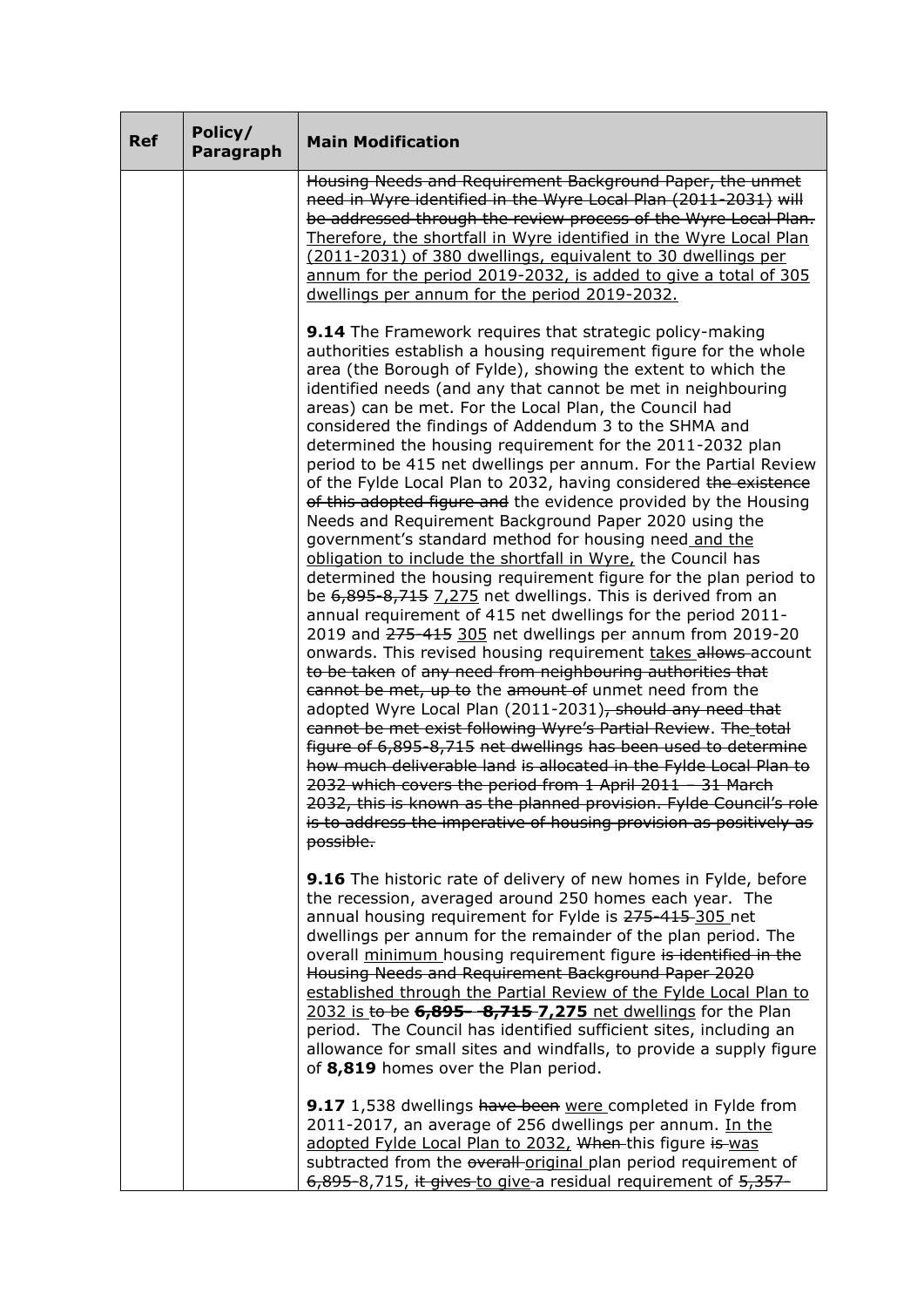| <b>Ref</b>      | Policy/<br>Paragraph | <b>Main Modification</b>                                                                                                                                                                                                                                                                                                                                                                                                                                                                                                                                                                                                                                                                                                                                                                                                                                               |
|-----------------|----------------------|------------------------------------------------------------------------------------------------------------------------------------------------------------------------------------------------------------------------------------------------------------------------------------------------------------------------------------------------------------------------------------------------------------------------------------------------------------------------------------------------------------------------------------------------------------------------------------------------------------------------------------------------------------------------------------------------------------------------------------------------------------------------------------------------------------------------------------------------------------------------|
|                 |                      | 7,177 479 dwellings per annum to be completed from 2017 to<br>2032 onwards. 953 homes were completed in the years 2017-<br>2019. The Partial Review of the Fylde Local Plan to 2032 has a<br>minimum housing requirement for the plan period of 7,275 net<br>dwellings, giving a residual requirement from 2019-2032 of<br>4,784 net dwellings. This figure (5,357-7,177-4,784) includes<br>the shortfall which has accrued during the early years of the plan<br>when large sites were in the planning process. This equates to<br>357-479 368 net dwellings per annum for the remaining years of<br>the plan period 2019-2032. This is the 'Liverpool' method, for<br>the purpose of calculating the 5 year housing land supply and is<br>necessary in order to provide the most effective strategy to<br>facilitate the delivery of housing during the plan period. |
|                 |                      | 9.19 The trajectory at Appendix 2 shows the anticipated<br>delivery of homes in relation to the requirement, throughout the<br>plan period to 2032. A detailed trajectory will be published at<br>least annually as part of the Council's Housing Land Supply<br>Statement. The Council's monitoring of housing completions has<br>revealed that since the start of the Local Plan period a shortfall<br>of 952 homes has had accrued as at 31st March 2017. Planning<br>application commitments amount to 6,111-6,405 homes as at<br>30th September 2017 1st April 2019. This means that 88% of the<br>requirement for the plan period already has planning permission.<br>Completions are anticipated to increase as larger sites<br>commence delivery. The shortfall of 952 homes will be delivered<br>over the remainder of the plan period to 2032.               |
| MM <sub>6</sub> | Policy H1            | Policy H1 - Housing Delivery and the Allocation of<br><b>Housing Land</b>                                                                                                                                                                                                                                                                                                                                                                                                                                                                                                                                                                                                                                                                                                                                                                                              |
|                 |                      | The Council will provide for and manage the delivery of new<br>housing by:                                                                                                                                                                                                                                                                                                                                                                                                                                                                                                                                                                                                                                                                                                                                                                                             |
|                 |                      | Setting and applying a minimum housing requirement of 415<br>a)<br>net homes per annum for the period 2011-2019 and a<br>minimum housing requirement of 275-415-305 net homes<br>per annum for the period 2019-2032.                                                                                                                                                                                                                                                                                                                                                                                                                                                                                                                                                                                                                                                   |
|                 |                      | b) Keeping under review housing delivery performance on the<br>basis of rolling 3 year completion levels as set out in<br>accordance with the Monitoring Framework at Appendix 8.                                                                                                                                                                                                                                                                                                                                                                                                                                                                                                                                                                                                                                                                                      |
|                 |                      | Ensuring there is enough deliverable land suitable for house<br>c)<br>building capable of providing a continuous 5 year supply<br>calculated using the "Liverpool" method from the start of<br>each annual monitoring period and in locations that are in<br>line with the Policy DLF1 (Development Locations for Fylde)<br>and suitable for developments that will provide the range and<br>mix of house types necessary to meet the requirements of<br>the Local Plan.                                                                                                                                                                                                                                                                                                                                                                                               |
|                 |                      | The delivery of the developable sites, which are allocated for<br>d)<br>housing and mixed use from 1 April 2011 to 31 March 2032                                                                                                                                                                                                                                                                                                                                                                                                                                                                                                                                                                                                                                                                                                                                       |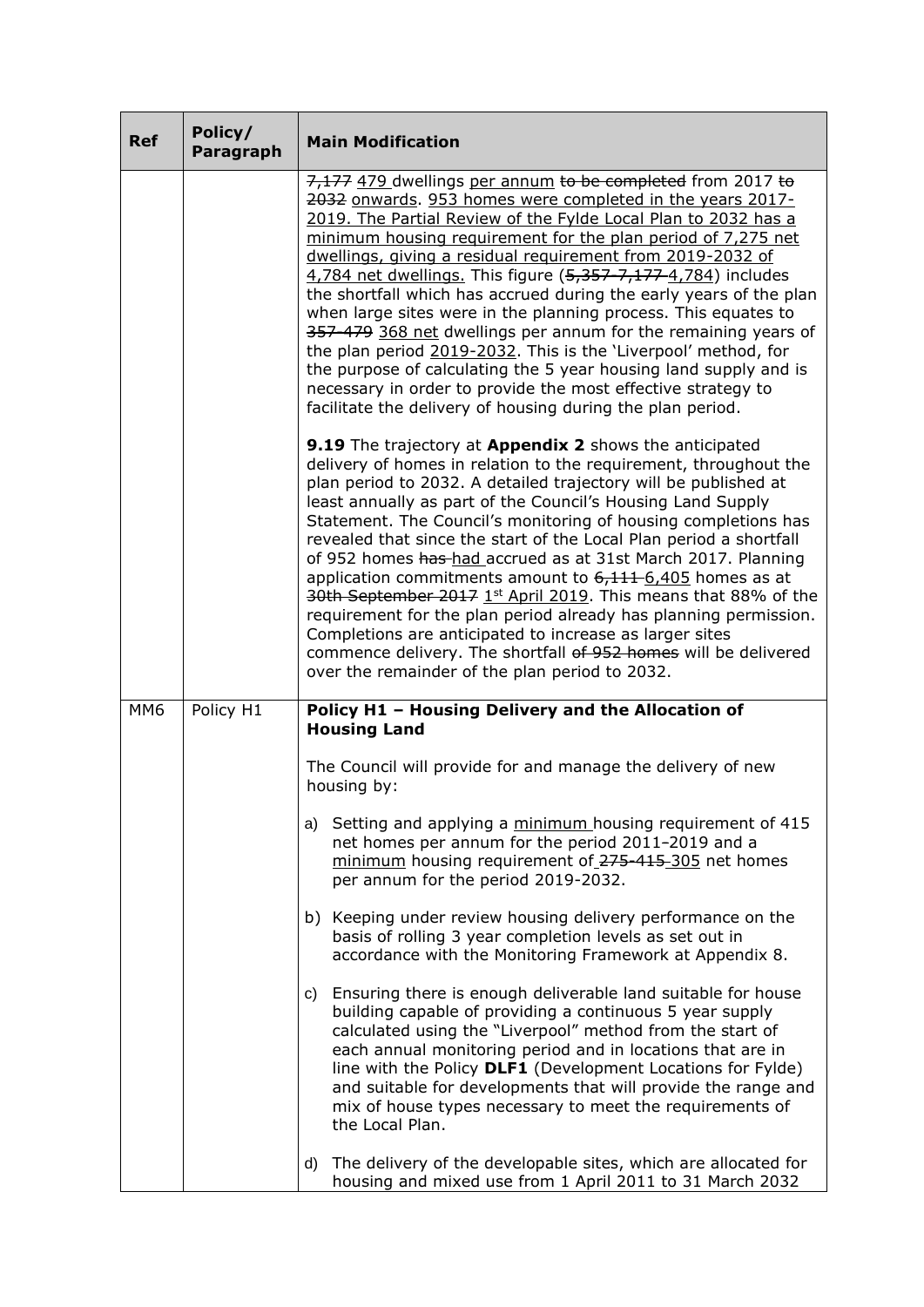| <b>Ref</b> | Policy/<br><b>Paragraph</b>                                 | <b>Main Modification</b>                                                                                                                                                                                                                                                                                                                                                                                                                                                                                                |
|------------|-------------------------------------------------------------|-------------------------------------------------------------------------------------------------------------------------------------------------------------------------------------------------------------------------------------------------------------------------------------------------------------------------------------------------------------------------------------------------------------------------------------------------------------------------------------------------------------------------|
|            |                                                             | and provided for through allowances, to provide for a<br>minimum of 6,895-8,715-7,275 homes.                                                                                                                                                                                                                                                                                                                                                                                                                            |
| MM7        | Paragraphs<br>9.22 and<br>9.24                              | 9.22 To make sufficient land available to deliver a minimum of<br>$6,895-8,715$ $7,275$ new homes up to the end of the Plan period<br>in 2032 the Council will:                                                                                                                                                                                                                                                                                                                                                         |
|            |                                                             | 9.24 Performance Monitoring Indicator 1, in Appendix 8,<br>sets out a target/policy outcome to record the net additional<br>homes completed against the residual requirement of 357-479<br>368 per annum. Performance Monitoring Indicator 2 sets<br>out a target/policy outcome to achieve a 5 year supply of<br>housing land. Performance Monitoring Indicator 3 sets out<br>a target/ policy outcome to have a housing trajectory that<br>delivers a minimum of $6,895-8,715$ $7,275$ homes over the plan<br>period. |
| MM8        | Paragraph<br>9.67                                           | 9.67 The figure of 249 per annum would represent a large<br>proportion of the 275 -415-305 per annum requirement of all<br>housing for Fylde, and this would therefore be undeliverable.<br>.                                                                                                                                                                                                                                                                                                                           |
| MM9        | Policy H6<br>Isolated<br>New Homes<br>in the<br>Countryside | Policy H6<br><b>Isolated New Homes in the Countryside</b>                                                                                                                                                                                                                                                                                                                                                                                                                                                               |
|            |                                                             | Isolated new homes in the countryside will only be permitted<br>where:                                                                                                                                                                                                                                                                                                                                                                                                                                                  |
|            |                                                             | 1. The home is required to meet the essential needs of a rural<br>worker. It should only be permitted where all of the following<br>criteria can be met:                                                                                                                                                                                                                                                                                                                                                                |
|            |                                                             | a) there is an essential need for permanent attendance of a<br>worker on site;                                                                                                                                                                                                                                                                                                                                                                                                                                          |
|            |                                                             | b) the need cannot be met by any existing home or other<br>accommodation at the business or in the general locality;                                                                                                                                                                                                                                                                                                                                                                                                    |
|            |                                                             | c) the business is capable of supporting a full time worker and<br>has a clear prospect of remaining so;                                                                                                                                                                                                                                                                                                                                                                                                                |
|            |                                                             | d) the size of the home is appropriate to the rural worker's<br>family size / economic need and it is located adjacent to any<br>existing buildings.                                                                                                                                                                                                                                                                                                                                                                    |
|            |                                                             | If accommodation is needed in relation to a new enterprise, then<br>any accommodation should be of a temporary nature, such as a<br>caravan or other temporary accommodation, it will only be<br>approved for a maximum of three years.                                                                                                                                                                                                                                                                                 |
|            |                                                             | 2. The exceptional quality of design of the building helps to raise<br>standards of design in the countryside. The exceptional quality<br>or innovative nature of the design of the home would:                                                                                                                                                                                                                                                                                                                         |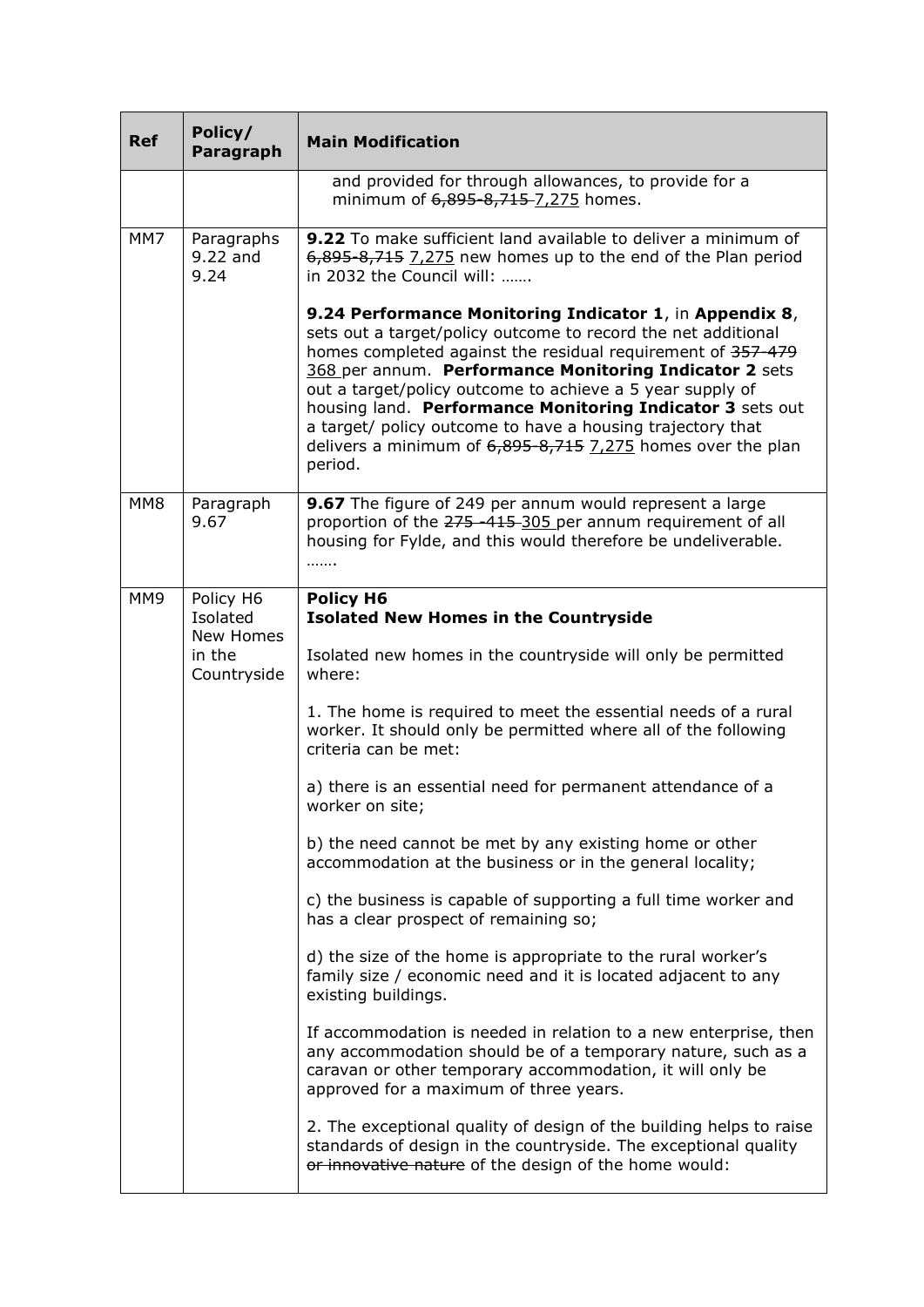| <b>Ref</b>  | Policy/<br>Paragraph      | <b>Main Modification</b>                                                                                                                                                            |
|-------------|---------------------------|-------------------------------------------------------------------------------------------------------------------------------------------------------------------------------------|
|             |                           | a) be truly outstanding or innovative, helping to raise standards<br>of design more generally in the countryside;                                                                   |
|             |                           | b) reflect the highest standards in architecture;                                                                                                                                   |
|             |                           | c) significantly enhance its setting;                                                                                                                                               |
|             |                           | d) be sensitive to the defining characteristics of the local area;<br>and                                                                                                           |
|             |                           | e) protect the local environment.                                                                                                                                                   |
|             |                           | 3. Where such development would represent the optimal viable<br>use of a heritage asset or would be appropriate enabling<br>development to secure the future of heritage assets; or |
|             |                           | 4. Where the development would re-use redundant or disused<br>buildings and lead to enhancement in the immediate setting; or                                                        |
|             |                           | 5. Where the development would involve the subdivision of an<br>existing residential dwelling building.                                                                             |
| <b>MM10</b> | Appendix 1                | Amend Appendix 1 to also include the following:                                                                                                                                     |
|             |                           | This is a schedule of policies from the Fylde Local Plan to 2032,<br>which are to be superseded by the policies in the Partial Review<br>of the Fylde Local Plan to 2032.           |
|             |                           | Policies in the Fylde Local Plan to 2032 to be superseded<br>by the Partial Review.                                                                                                 |
|             |                           | Policy DLF1: Development Locations for Fylde<br>1.                                                                                                                                  |
|             |                           | 2.<br>Policy GD4: Development in the Countryside                                                                                                                                    |
|             |                           | Policy GD7: Achieving Good Design in Development<br>3.                                                                                                                              |
|             |                           | Policy EC5: Vibrant Town, District and Local Centres<br>4.                                                                                                                          |
|             |                           | 5.<br>Policy H1: Housing Delivery and the Allocation of<br>Housing Land                                                                                                             |
|             |                           | Policy H6: Isolated New Homes in the Countryside<br>6.                                                                                                                              |
|             |                           | Policy ENV1: Landscape<br>7.                                                                                                                                                        |
|             |                           | Policy ENV2: Biodiversity<br>8.                                                                                                                                                     |
|             |                           | Policy ENV3: Protecting Existing Open Space (Part of<br>9.<br>the Green Infrastructure network)                                                                                     |
| MM11        | Appendix 8<br>Performance | Amend the monitoring indicators as follows:                                                                                                                                         |
|             |                           | Indicator 1                                                                                                                                                                         |